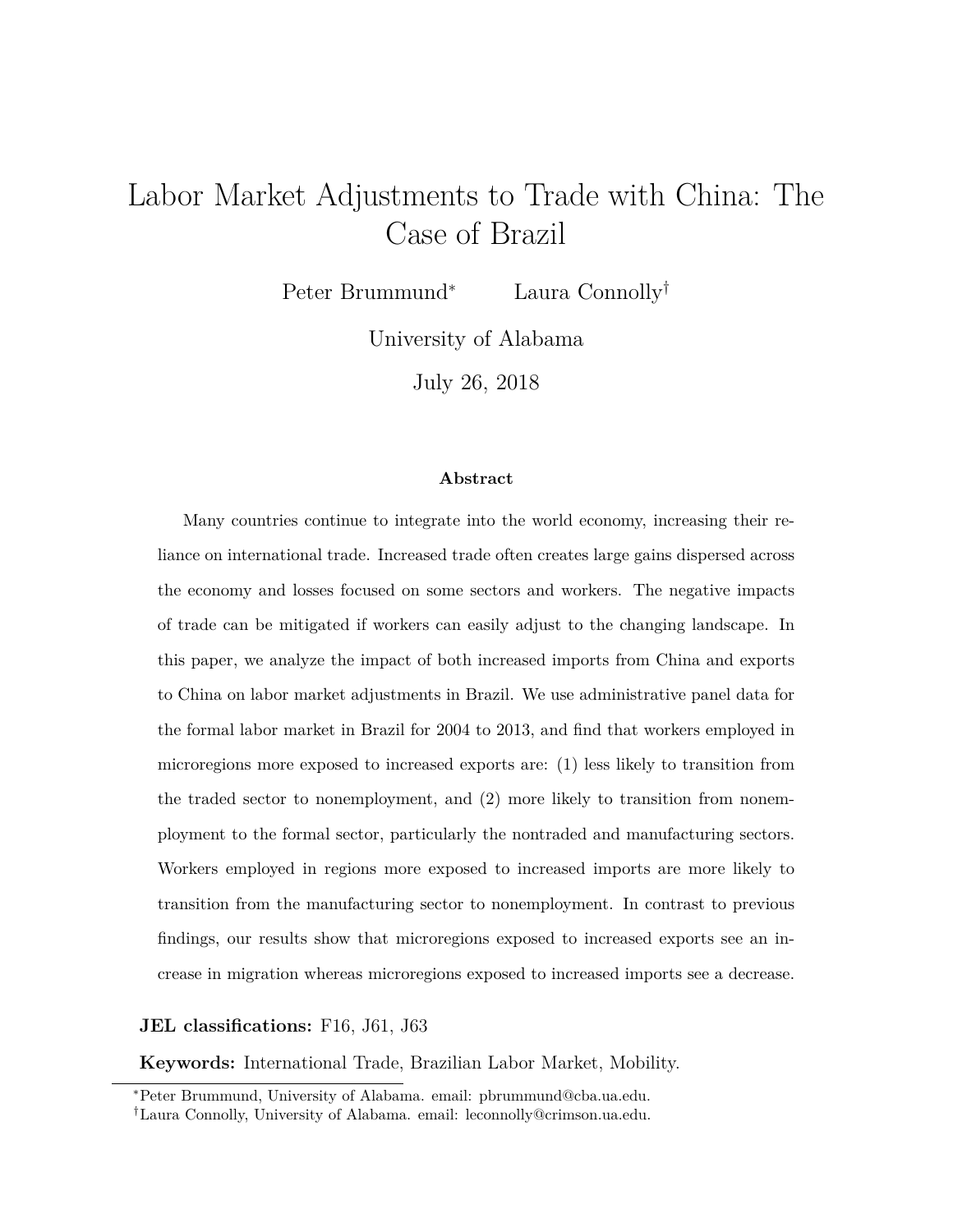### **1 Introduction**

Countries around the world have increasingly opened their borders to international trade. Emerging countries in particular have integrated into the world economy in hopes of creating more sustainable economic growth. For example, Brazil liberalized their trade policies in the early 1990's as a means for stimulating economic growth. Critics of trade argue that increased openness harms domestic production and domestic workers. Former President of Brazil Dilma Rousseff, in response to trade openness concerns, introduced a series of defensive trade policies during her first year in office in 2011. Rousseff intended for the restrictive trade policies to boost domestic production and innovation as well as curb fears of deindustrialization in Brazil. While trade critics typically focus on the negative effects of increased imports, they often ignore the potential benefits from increased exports.

In this paper, we explore both aspects of Brazil's trade relationship with China and their effects on migration and labor reallocation in Brazil. More specifically, we analyze the impact of increased imports from China and increased exports to China on labor reallocation across industries and geographic regions in Brazil. We link administrative panel data for the formal labor market in Brazil for the years 2004 to 2013 with UN Comtrade data for Brazil, China, and other countries. Following the instrumental variable approach of [Autor, Dorn,](#page-27-0) [and Hanson](#page-27-0) [\(2013\)](#page-27-0), we instrument for Brazil's trade with China using other countries' trade with China to eliminate endogeneity concerns common in the trade and labor literature. We focus on the impact of the China trade shock on: (1) migration across microregions in Brazil, (2) labor reallocation from the formal sector to nonemployment within microregions, and (3) labor reallocation from nonemployment to the formal sector within microregions.

This paper makes two primary contributions to the literature. First, we make use of Brazil's unique trade relationship with China to simultaneously analyze the effects of an import shock and an export shock on the labor market. The previous literature has primarily focused on the effects of import shocks on labor markets, whether through trade liberalization episodes [\(Dix-Carneiro & Kovak, 2017;](#page-27-1) [Menezes-Filho & Muendler, 2011\)](#page-27-2), or through the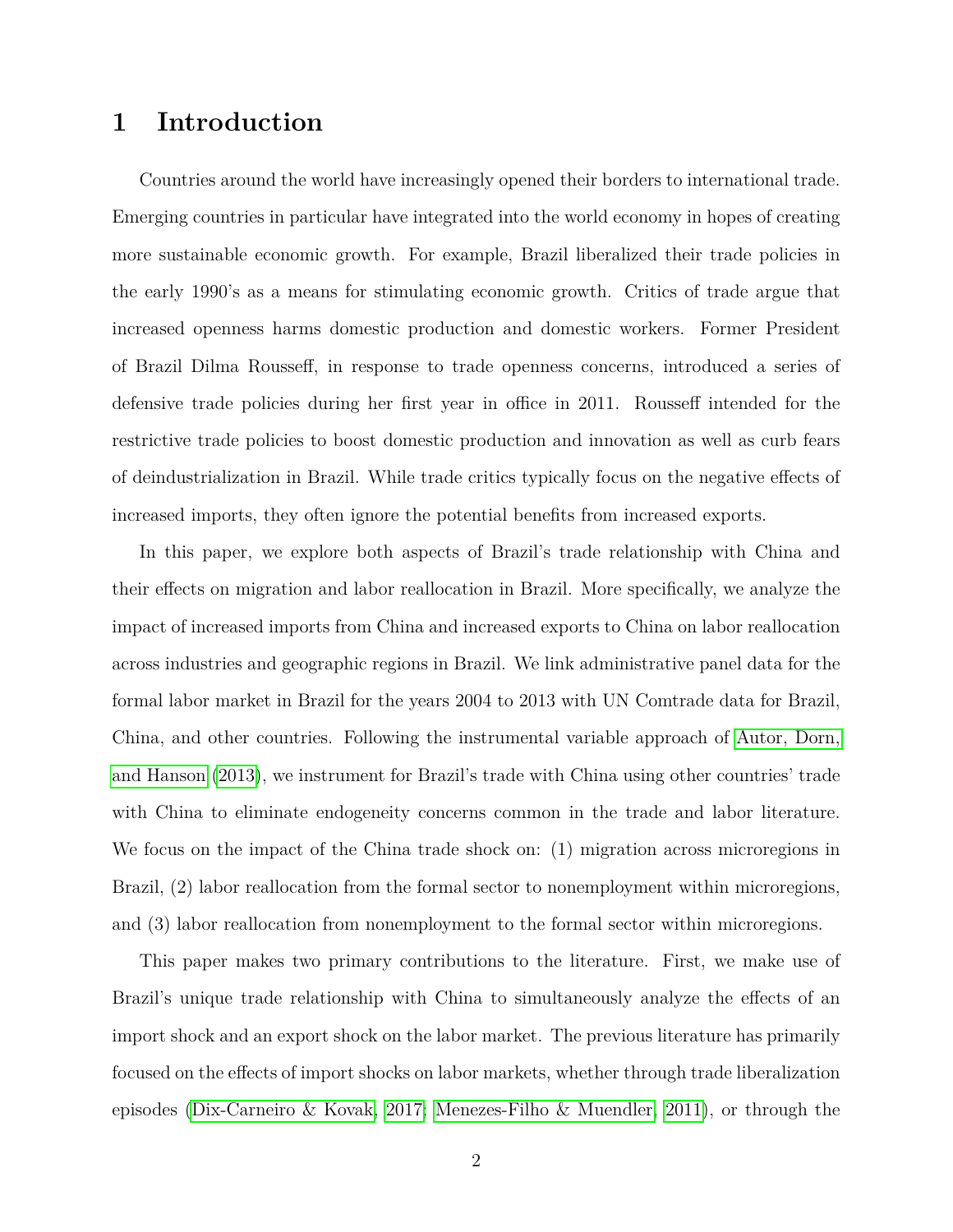impact of increased imports from China on the United States labor market [\(Autor et al.,](#page-27-0) [2013\)](#page-27-0). Second, we use linked employer-employee data to track workers as they change microregions or sectors. Previous work on Brazil has leveraged both sides of the trade shock, but focused on changes in wages and employment [\(Costa, Garred, & Pessoa, 2016\)](#page-27-3). We extend this working by analyzing the movements of workers across sectors and microregions using linked employer-employee data.

We find that increased trade with China has impacted the migration patterns of formal sector workers in Brazil. Microregions more exposed to increased exports to China have higher migration rates. We find the opposite result for imports; microregions more exposed to imports from China have lower migration rates. Our results suggest that trade with China has a relatively large effect considering the average microregion has 4% of its workers migrating to a different microregion for employment. A microregion at the 75th percentile of Chinese export exposure experienced migration rates 1.25 percentage points higher in comparison to a microregion at the 25th percentile. A similar comparison for imports shows that a microregion at the 75th percentile for imports had migration rates 0.5 percentage points lower than a microregion at the 25th percentile. These results suggest the pull factors influence internal migration more so than the push factors. These results augment the findings of Dix-Carneiro and Kovak [\(2017\)](#page-27-1) and Costa, Garred, and Pessoa [\(2016\)](#page-27-3). Dix-Carneiro and Kovak find that Brazil's trade liberalization episode did not significantly impact migration, whereas Costa, Garred, and Pessoa see only negative impacts of imports on migration.

Our analysis of sectoral reallocations finds that export exposure reduces the movement of workers from the traded sector to nonemployment and increases the movement of workers from nonemployment to the nontraded sector. These movements are primarily driven by the manufacturing sector. We also find that microregions more exposed to imports showed more reallocation from manufacturing to nonemployment, and less movement from the traded sector to the nontraded sector.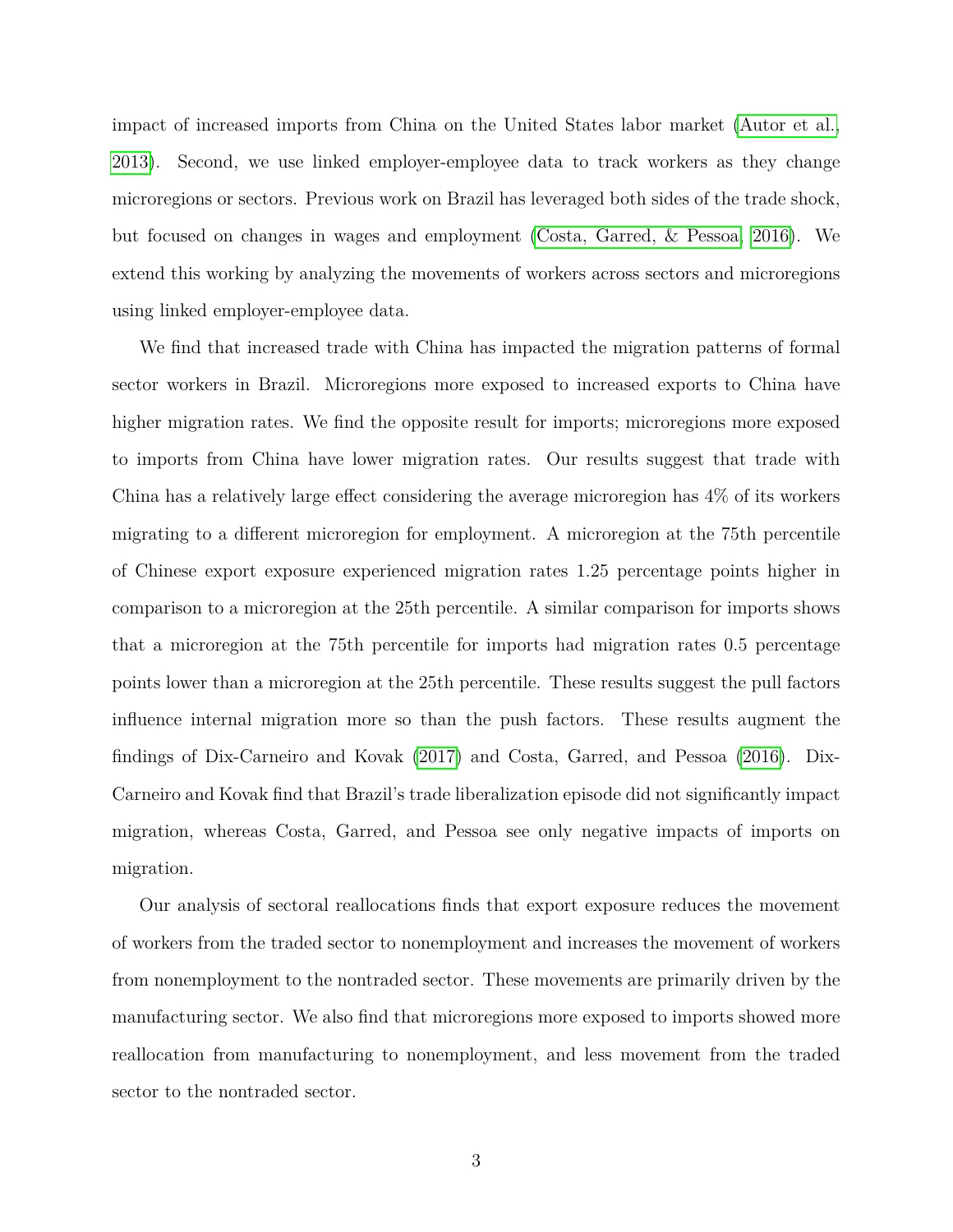These results are important to help policy makers understand the potential negative effects of increased international trade. If the labor market is dynamic, and able to quickly adjust to the changes in demand, the losses from trade exposure can be more distributed across the society, and less born by individual groups of workers (Autor, 2018). One of the important findings from the work analyzing the impact of the China trade shock on the US is that the US labor market was not as dynamic and flexible as previously thought[\(Autor et](#page-27-0) [al., 2013\)](#page-27-0). Therefore the costs of trade exposure were born more intensely by small groups of workers. Our results suggest that the Brazilian labor market is more flexible than the US labor market, and is also responding more dynamically to the China trade shock than it did to the trade liberalization episode of the 1990's.

This paper will proceed as follows. Section II gives a brief overview of the literature and Section III details the methodology used for the analysis. Section IV describes the data and presents summary statistics. Section V discusses the main results. Last, Section VI offers concluding remarks.

# **2 Literature Review**

#### **2.1 Labor Reallocation in Brazil**

[Dix-Carneiro and Kovak](#page-27-1) [\(2017\)](#page-27-1) analyze labor market reallocation in Brazil in the aftermath of Brazil's trade liberalization in the early  $1990's$  $1990's$ <sup>1</sup>. The authors use both administrative panel data for the formal labor market and Demographic Census data to study worker reallocation from 1991 to 2010 between the formal sector, the informal sector, and nonemployment. [Dix-Carneiro and Kovak'](#page-27-1)s findings indicate that workers employed in regions more exposed to reduced tariffs are more likely to transition to employment in the nontraded sector, nonemployment in the medium run, or the informal sector in the long

<span id="page-3-0"></span><sup>&</sup>lt;sup>1</sup>See [Dix-Carneiro and Kovak](#page-27-4) [\(2017\)](#page-27-1) or Dix-Carneiro and Kovak [\(in press\)](#page-27-4) for details of Brazil's trade liberalization.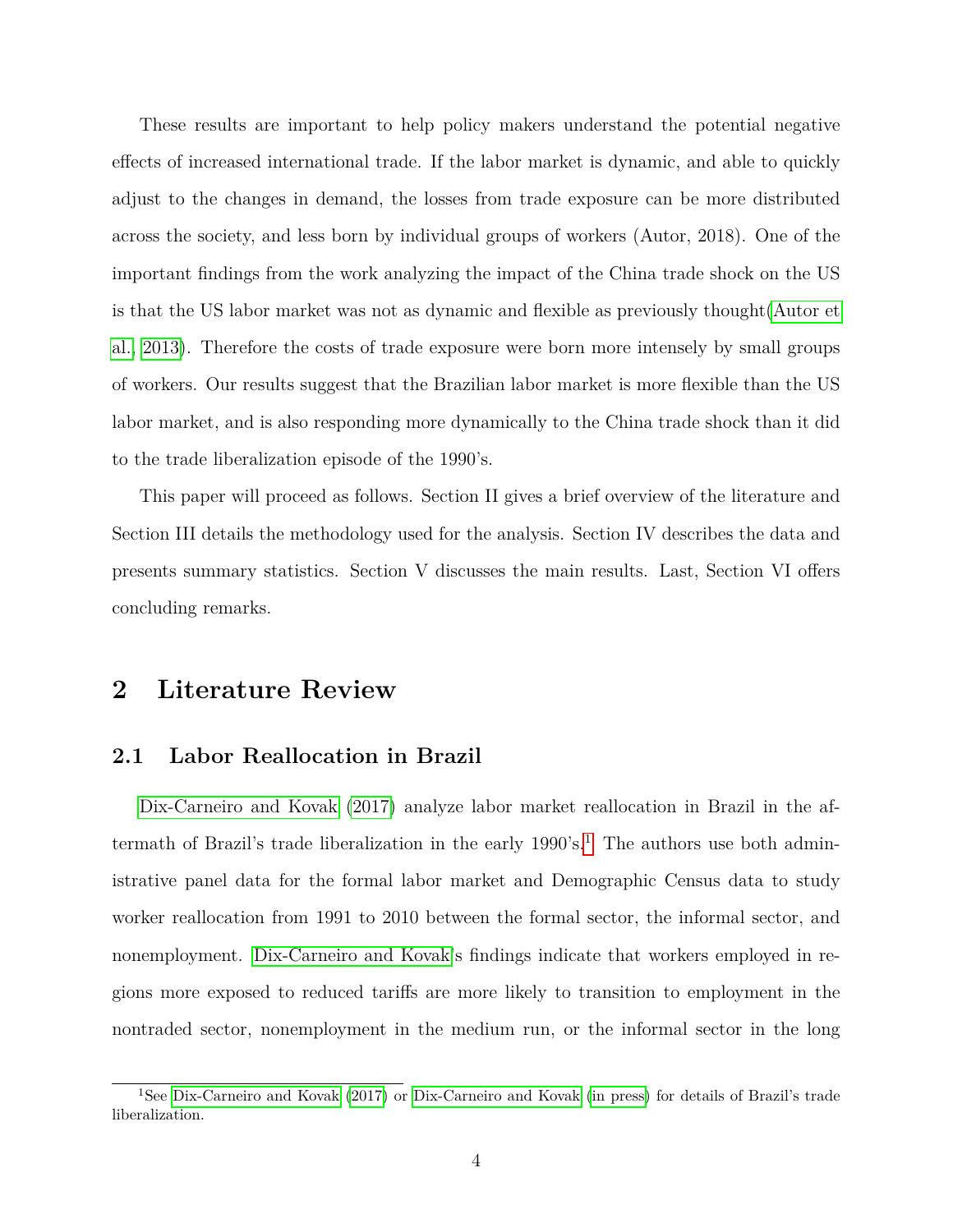run. However, they find no significant effects of trade liberalization on regional migration in Brazil. [Menezes-Filho and Muendler](#page-27-2) [\(2011\)](#page-27-2) also study labor reallocation in Brazil in response to Brazil's trade liberalization. The authors find that large tariff declines associated with Brazil's trade liberalization trigger worker displacements. Similar to [Dix-Carneiro and](#page-27-1) [Kovak,](#page-27-1) [Menezes-Filho and Muendler](#page-27-2) find that trade liberalization causes workers to reallocate to unemployment, service sectors, or out of the labor force entirely. The aim of this paper is to further investigate the role of trade in labor market reallocation in Brazil. However, rather than Brazil's trade liberalization, we use the China trade shock which includes both import and export shocks.

#### **2.2 Labor Market Responses to Trade with China**

The unique supply-driven growth of China has been felt by countries around the world.<sup>[2](#page-4-0)</sup> The country has increased their share of worldwide production, particularly in manufacturing products, leading other countries' to increasingly rely on Chinese imports.[3](#page-4-1) China's economic rise and subsequent impact on labor market outcomes in other countries has become an increasingly popular branch of the trade and labor literature. This area of research, made popular by [Autor et al.](#page-27-0) [\(2013\)](#page-27-0), largely focuses on the impact of increased imports from China on manufacturing labor market outcomes in other countries. The literature to date generally agrees that China's rise and dominance in certain trade markets, deemed the "China trade shock," harms workers employed in import competing industries in other countries (see [Autor](#page-27-0) [et al.](#page-27-0) [\(2013\)](#page-27-0) for the U.S., [Costa et al.](#page-27-3) [\(2016\)](#page-27-3) for Brazil, [Mion and Zhu](#page-28-0) [\(2013\)](#page-28-0) for Belgium, and [Iacovone, Rauch, and Winters](#page-27-5) [\(2013\)](#page-27-5) for Mexico).

The negative impacts of increased imports from China have further fueled trade critics' claims against trade openness policies and trade with China specifically. Brazilian manufacturers pointed to China's extremely cheap labor costs, low labor standards, and high

<span id="page-4-0"></span><sup>2</sup>China's internal economic changes and accession to the World Trade Organization (WTO) in 2001 triggered a massive increase in the country's presence in international markets.

<span id="page-4-1"></span><sup>&</sup>lt;sup>3</sup>[Erten and Leight](#page-27-6) [\(2017\)](#page-27-6) calculate that China's share of worldwide manufacturing exports increased from 3% to 17% from 1996 to 2013.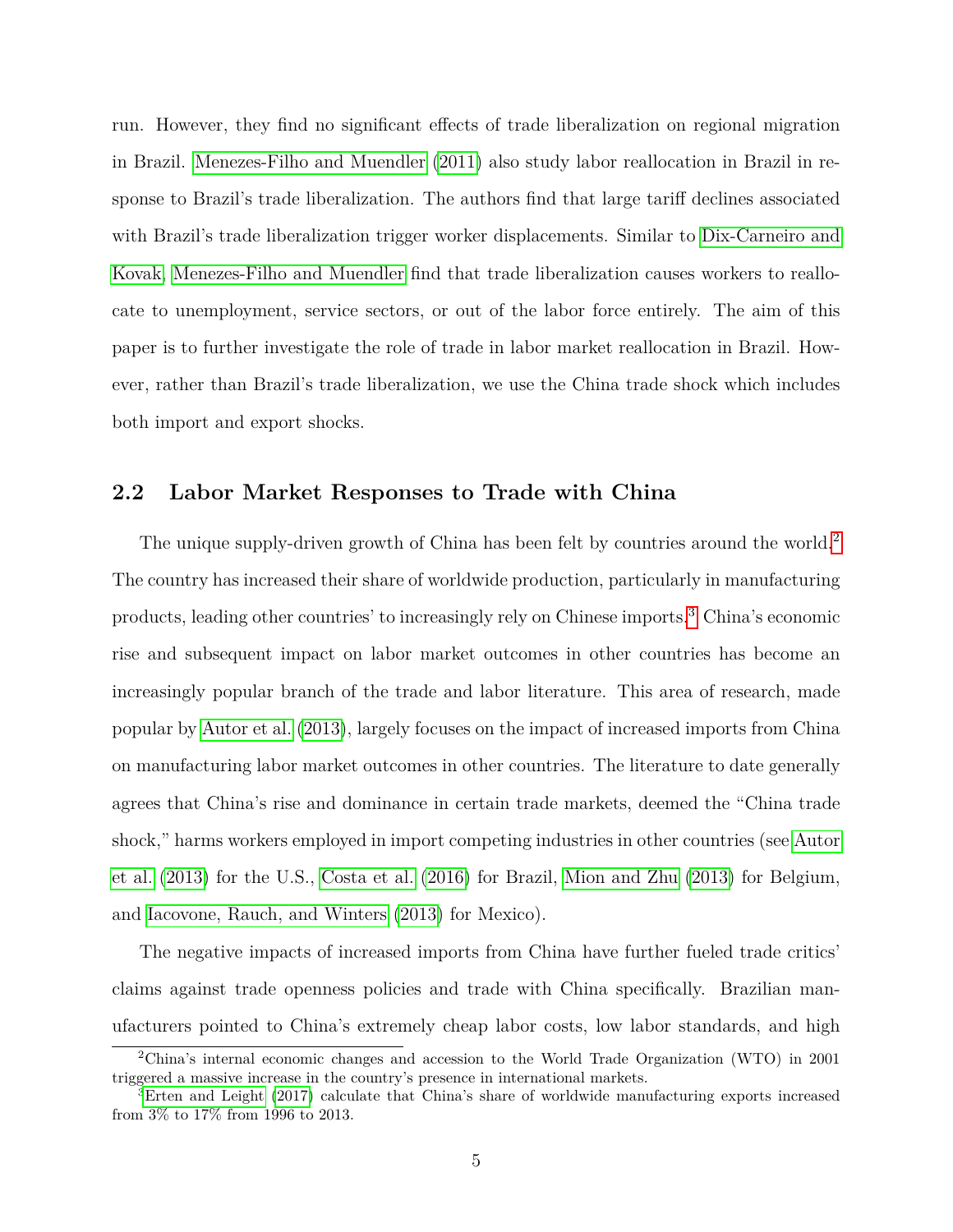presence of state-owned enterprises (SOEs) in their argument against Brazil's reliance on imports from China [\(Menendez, 2014\)](#page-27-7). As previously mentioned, former President of Brazil Dilma Rousseff implemented several defensive trade policies in 2011 in response to criticism against free trade policies. Rousseff intended for the restrictive trade policies to boost domestic production and innovation as well as curb fears of deindustrialization in Brazil. Businesses and some policymakers supported the defensive trade policies and believed Brazil should focus on increasing its competitiveness by focusing on "...value-added and the technology component of export[s]" [\(Doctor, 2012,](#page-27-8) p. 806), rather than commodity exports. The fear of deindustrialization in Brazil is merely one example of the increasing sentiment among developing countries that are reliant on commodity exports. Further, China has increased its dependence on commodity exports from other countries in response to continued economic growth.[4](#page-5-0)

A smaller branch of the literature analyzes the effect of both increased imports from China and increased exports to China. In response to China's economic growth, countries not only rapidly increased their imports from China, but, developing countries in particular, also took advantage of the expanding export market in China. For example, Brazil increased both the value of their imports from China and their exports to China during the 2000's. [Costa et al.](#page-27-3) (2016) analyze the effect of both the supply side of increased imports from China and the demand side of increased exports to China on local labor market outcomes in Brazil from 2000 to 2010. The authors find that microregions more exposed to increased exports to China experienced higher wage growth, but microregions more exposed to increased imports from China experienced lower wage growth.<sup>[5](#page-5-1)</sup> In this paper, we build upon [Costa et al.'](#page-27-3)s work by studying the impact of trade with China on labor market reallocation and migration rather

<span id="page-5-0"></span><sup>4</sup>Commodity exports often inflate a country's currency, decreasing the competitiveness of manufacturing and agriculture products. This eventually leads to increasing imports, decreasing exports, and balance-ofpayment problems, all of which are associated with poor economic performance [\(Gallagher, 2010\)](#page-27-9).

<span id="page-5-1"></span><sup>5</sup>A microregion is commonly used to define a local labor market in Brazil and is similar to a commuting zone in the United States. Other papers in the literature that define a local labor market in Brazil using a microregion include: [Dix-Carneiro and Kovak](#page-27-4) [\(in press\)](#page-27-4), [Dix-Carneiro and Kovak](#page-27-1) [\(2017\)](#page-27-1), [Kovak](#page-27-10) [\(2013\)](#page-27-10), and [Gaddis and Pieters](#page-27-11) [\(2017\)](#page-27-11).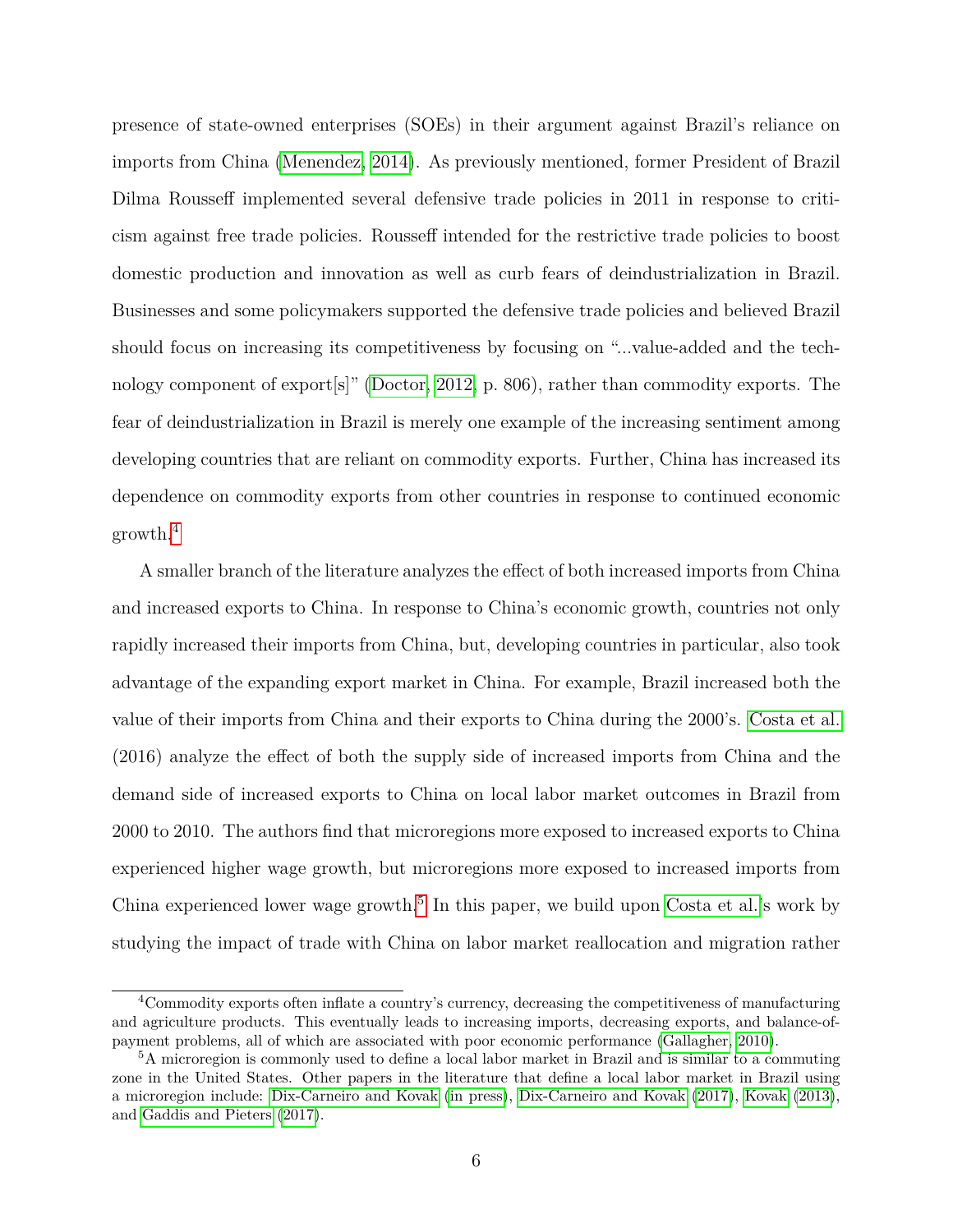than labor market outcomes such as employment and wages. We also use administrative panel data, rather than demographic census data, that allows us to follow individual workers over time, which is key for accurately capturing labor market dynamics.

#### **3 Methodology**

The method we use in this paper is closely related to [Autor et al.'](#page-27-0)s (2013) instrumental variable approach. [Autor et al.](#page-27-0) analyze the effect of increased imports from China on U.S. local labor market outcomes and instrument for U.S. imports from China using other countries' imports from China. Therefore, the basic idea is to instrument for Brazil's trade with China (imports and exports) using other countries trade with China. The underlying assumption behind the instrumental variable approach is that China's unprecedented economic growth is due to changing internal conditions in China. Therefore, China's dominance in certain trade markets and rising trade values should be common across countries. There are two key trade variables of interest for the analysis. The first, the change in Chinese import exposure per worker in Brazil *b* for microregion *i* in year *t* is defined as follows:

$$
\Delta IPW_{bit} = \sum_{j} \frac{L_{ijt}}{L_{bjt}} \frac{\Delta M_{bcjt}}{L_{it}},\tag{1}
$$

where  $L_{ijt}$  is employment in microregion *i* in industry *j* in year *t*,  $L_{bjt}$  is national employment in industry *j* in year *t* in Brazil (*b*), and *Lit* is total employment in microregion *i* in year *t*. ∆*Mbcijt* is the change in imports from China (*c*) to Brazil (*b*) in industry *j* in year *t*. [6](#page-6-0) The change in Chinese import exposure per worker measure is the sum of Brazil's imports from China across all industries, weighted by the initial industry and microregion employment shares. Therefore, the variation in the change in Chinese import exposure variable comes directly from different employment levels across microregions, *i*, and industries, *j*, in Brazil.

However, the change in import exposure per worker in Brazil measure is likely endogenous

<span id="page-6-0"></span> ${}^{6}$ Equation (1) is analogous to Equation (3) in [Autor et al.](#page-27-0) [\(2013\)](#page-27-0).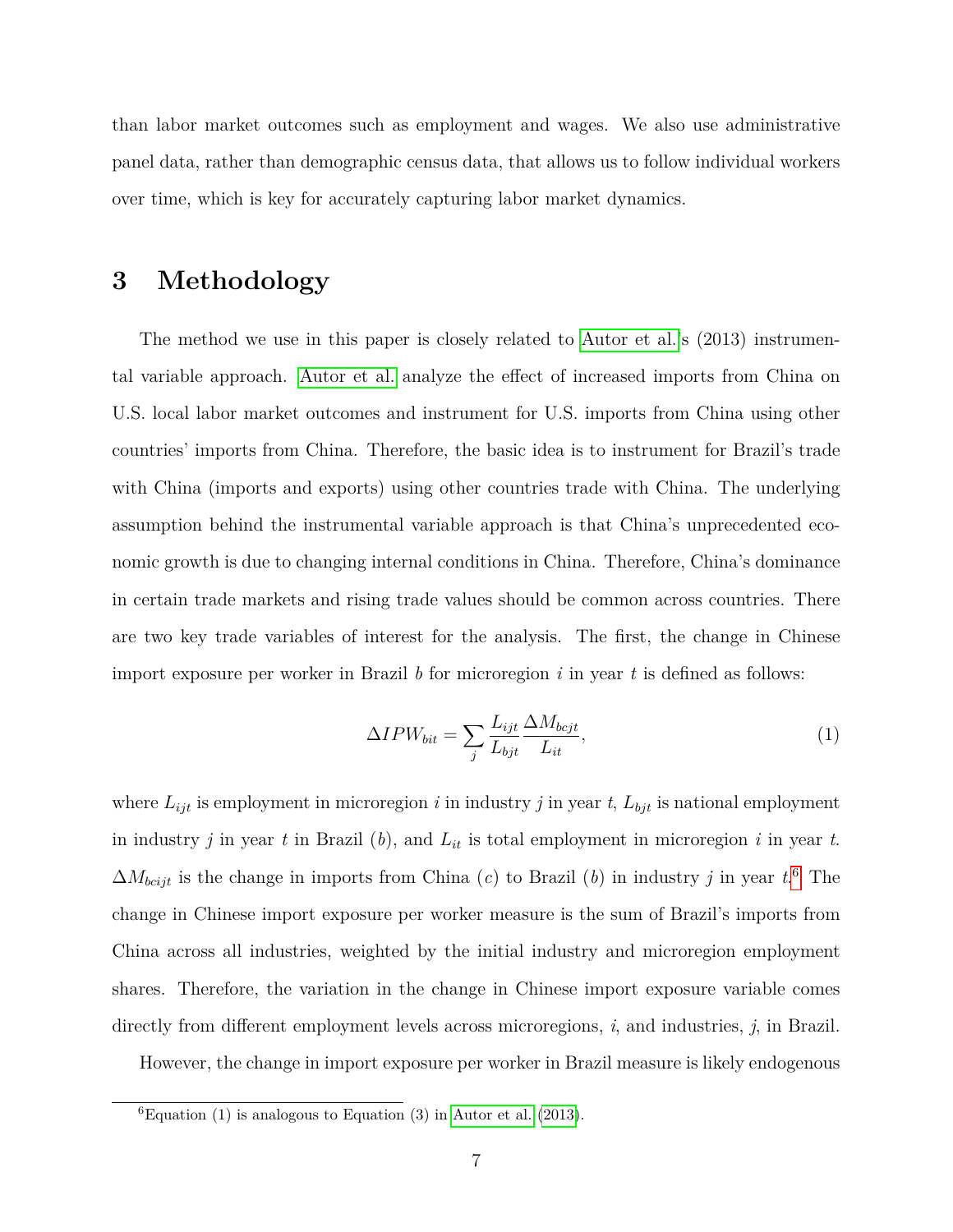to labor market outcomes in Brazil. For example, labor in Brazil could have reallocated due to supply or demand shocks that we cannot observe in the data. It is therefore necessary to use an instrumental variable, following [Autor et al.](#page-27-0) [\(2013\)](#page-27-0), as previously described. The instrumental variable, the change in Chinese import exposure in other countries per worker, is calculated as follows:

$$
\Delta IPW_{oit} = \sum_{j} \frac{L_{ijt-1}}{L_{bjt-1}} \frac{\Delta M_{ocjt}}{L_{it-1}},\tag{2}
$$

where *Lijt*−<sup>1</sup> measures the employment in microregion *i* in industry *j* from the start of the previous period *t-1*, *Lbjt*−<sup>1</sup> is national employment in industry *j* in Brazil (*b*) from the start of the previous period *t-1*, and *Lit*−<sup>1</sup> is total employment in microregion *i* from the start of the previous period  $t$ -1.<sup>[7](#page-7-0)</sup>  $\Delta M_{ocjt}$  measures the change in imports from China (*c*) to other countries (*o*) in industry *j* in year *t*. [8](#page-7-1) The instrumental variable uses lagged employment levels to account for the possibility that employment changes in Brazil occurred in response to anticipated increased imports from China.

So far, the key trade variable of interest and the instrumental variable are directly from [Autor et al.](#page-27-0) [\(2013\)](#page-27-0). We now extend the methodology to account for Brazil's exports to China. The second trade variable of interest for Brazil, the change in exports to China from Brazil per worker for microregion *i* in year *t* is calculated as follows:

$$
\Delta EPW_{bit} = \sum_{j} \frac{L_{ijt}}{L_{bjt}} \frac{\Delta E_{bcjt}}{L_{it}},\tag{3}
$$

where  $L_{ijt}$ ,  $L_{bjt}$ , and  $L_{it}$  are previously defined in equation (1) and  $\Delta E_{bcijt}$  is the change in exports to China (*c*) from Brazil (*b*) in industry *j* in year *t*. Again, the variation in the export exposure measure stems directly from different industry *j* and microregion *i* employment structures in Brazil.

<span id="page-7-1"></span><span id="page-7-0"></span> ${}^{7}$ Equation (2) matches equation (4) in [Autor et al.](#page-27-0) [\(2013\)](#page-27-0).

<sup>8</sup> Import IV countries include: Argentina, Chile, Colombia, Indonesia, Peru, South Africa, Thailand, and Uruguay.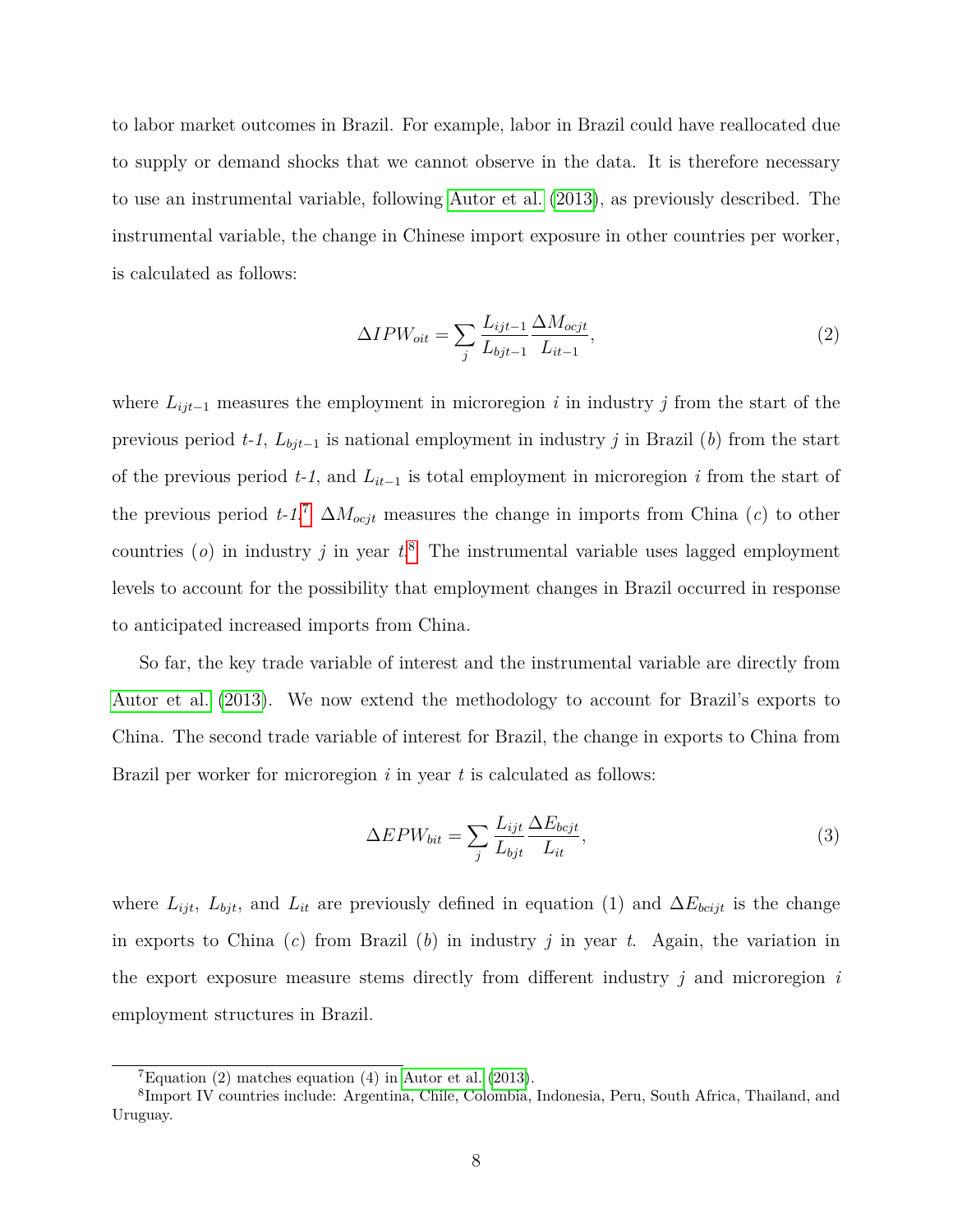However, endogeneity issues are also likely to effect the export exposure variable. Therefore, we extend the instrumental variable in equation (2) to also account for exports to China. The second instrumental variable, the change in Chinese export exposure per worker in other countries, is calculated as follows:

$$
\Delta EPW_{oit} = \sum_{j} \frac{L_{ijt-1}}{L_{bjt-1}} \frac{\Delta E_{ocjt}}{L_{it-1}},\tag{4}
$$

where  $L_{ijt-1}$ ,  $L_{bjt-1}$ , and  $L_{it-1}$  are previously defined in equation (2).  $\Delta E_{ocjt}$  measures the change in exports to China *c* from other countries *o* in industry *j* in year *t*. [9](#page-8-0) The instrumental variable again uses lagged employment levels to account for possible simultaneity bias.

For all analysis, we use a two-stage least squares model to determine the impact of Brazil's trade with China on migration and labor reallocation in Brazil, instrumenting for all of Brazil's trade with China exposure variables using other countries' trade with China. The general 2SLS method is outlined below.

$$
log(Y_{it}) = \alpha_0 + \beta_0 \widehat{\Delta IPW_{bit}} + \gamma_0 \widehat{\Delta EPW_{bit}} + \lambda_0 \mathbf{X}_t + \epsilon_t,
$$
\n
$$
\tag{5}
$$

where the first stage models are estimated as follows:

$$
\Delta IPW_{bit} = \alpha_1 + \beta_1 \Delta IPW_{oit} + \gamma_1 \Delta EPW_{oit} + \lambda_1 \mathbf{X}_{it} + \epsilon_{it},\tag{6}
$$

$$
\Delta EPW_{bit} = \alpha_2 + \beta_2 \Delta IPW_{oit} + \gamma_2 \Delta EPW_{oit} + \lambda_2 \mathbf{X}_{it} + \epsilon_{it}.
$$
\n(7)

*Yit* represents various reallocation variables that measure micoregion *i* labor reallocation rates or flows from year t to year  $t+1$ ,  $\mathbf{X}_{it}$  is a vector of microregion-specific start of period controls. ∆*IPWbit*, ∆*EPWbit*, ∆*IPWoit*, and ∆*EPWoit* are previously defined in equations (3.1), (3.2), (3.3), and (3.4), respectively. All regressions are weighted by the microregion share of national employment at the start of the period, *t*, and standard errors are clustered

<span id="page-8-0"></span><sup>9</sup>Export IV countries include: Chile, Colombia, Mexico, Peru, South Africa, Thailand, Uruguay, and Venezuela.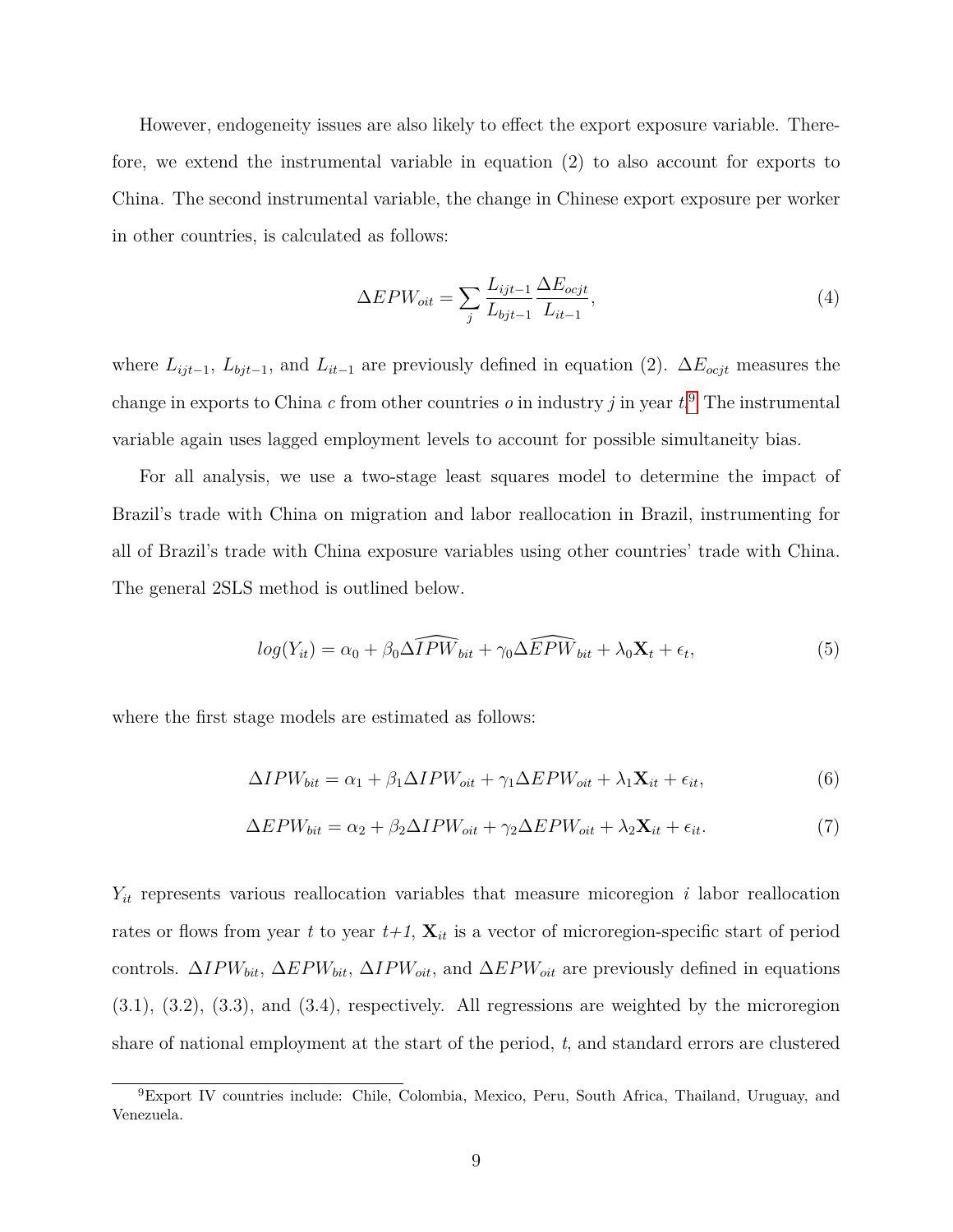at the state level. First stage regressions also include all microregion-specific start of period controls included in the second stage.

The main variables of interest in the analysis are migration and various forms of industry reallocation within Brazilian microregions from year *t* to year *t+1*. The labor market reallocation variables are calculated as the number (or percentage) of workers in a microregion who changed their industry (or microregion) of employment from year *t* to *t+1*. Therefore, we initially calculate labor market reallocation at the worker level from year *t* to *t+1* and then aggregate this measure up to the microregion level. For example, one variable of interest in the analysis is the number of workers within a microregion that transitioned from nonemployment in 2008, year *t*, to employment in the traded sector in 2013, year *t+1*. For this specific worker-level transition, we define *nonemp*\_*to*\_*tradewit* for each worker *w* in microregion *i* form year *t* to year  $t+1$  as follows:

*nonemp\_to\_train* 
$$
to\_trade_{wit} = \begin{cases} 1 & \text{if nonemployed in } t-1 \text{ & employed in traded sector in } t \\ 0, & \text{otherwise} \end{cases}.
$$

We then calculate the number of workers within a microregion that reallocated from nonemployment in 2008, year *t*, to employment in the traded sector in 2013, year *t+1*. We define *micro*\_*nonemp*\_*to*\_*tradeit* for each microregion *i* in year *t* as follows:

$$
micro\_nonemp\_to\_trade_{it} = \sum_{w \in i} nonemp\_to\_trade_{wit},
$$

In the analysis, we focus on labor market reallocation measures from the formal sector to nonemployment or from nonemployment to the formal sector. Due to the nature of our data, nonemployment includes unemployment, employment in the informal sector, and those no longer in the labor market. However, we can only observe nonemployment for workers who are in the data at some point during our sample. For each transition, we follow the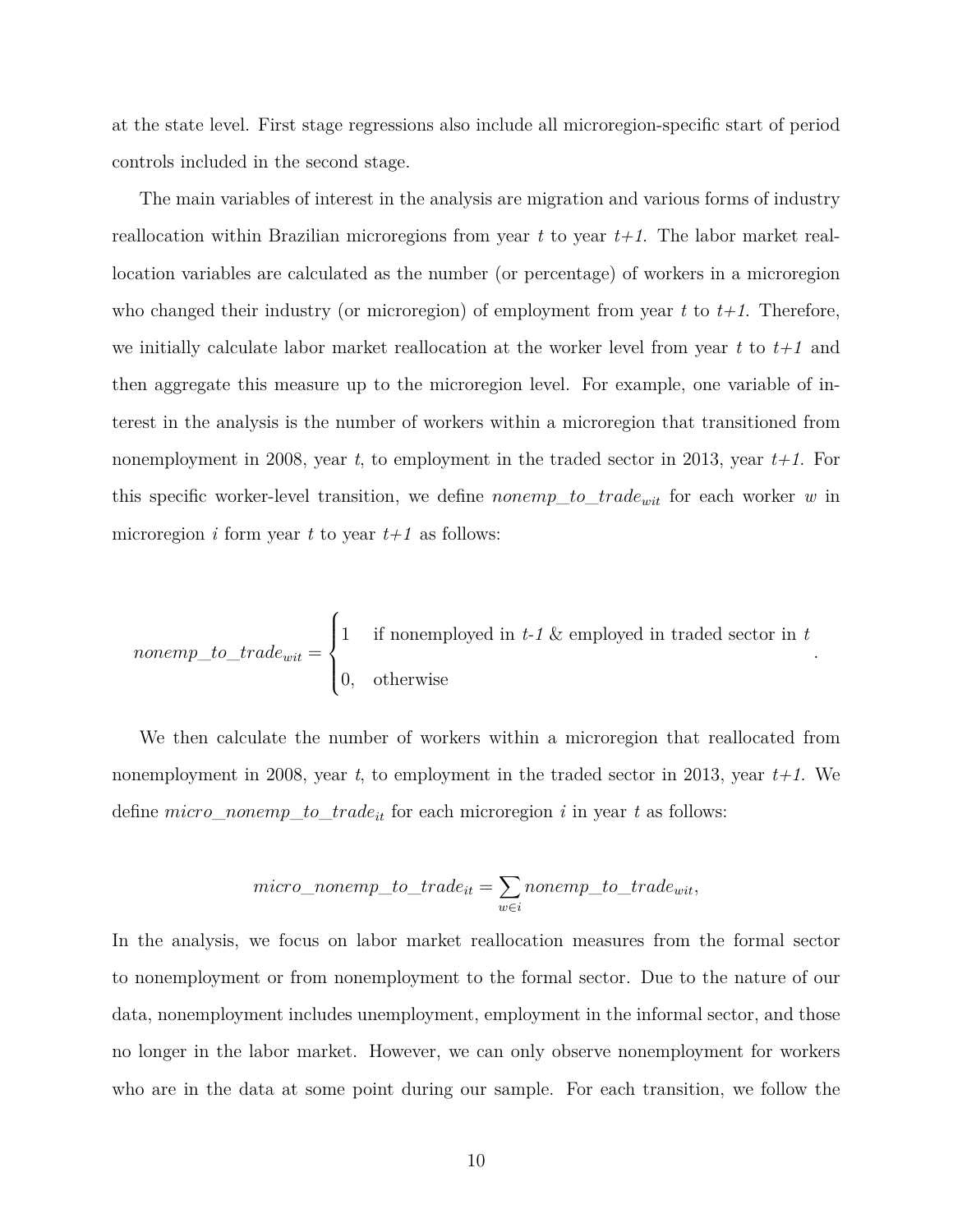| Labor Reallocation Flows          | Employment (2008) | Employment<br>(2013) |
|-----------------------------------|-------------------|----------------------|
|                                   |                   |                      |
| Traded to Nontraded Sector        | Traded            | Nontraded            |
| Traded Sector to Nonemployment    | Traded            | Nonemp               |
| Nonemployment to Traded Sector    | Nonemp            | Traded               |
| Nonemployment to Nontraded Sector | Nonemp            | Nontraded            |
| Nonemployment to Manufacturing    | Nonemp            | Manf                 |
| Nonemployment to Agriculture      | Nonemp            | Agric                |
| Nonemployment to Mining           | Nonemp            | Mining               |
| Manufacturing to Nonemployment    | Manf              | Nonemp               |
| Agriculture to Nonemployment      | Agric             | Nonemp               |
| Mining to Nonemployment           | Mining            | Nonemp               |
|                                   |                   |                      |

Table 1: List of Labor Reallocation Flows, 2008-2013

methodology outlined above. First, we calculate the transition at the worker-level using a dummy variable equal to one if the worker *w* transitioned from A to B from year *t* to *t+1* and equal to zero otherwise. Then, we calculate the number of workers within a microregion *i* that reallocated from option A in year *t* to option B in year *t+1*.

### **4 Data**

The data for this project comes from two sources: (1) labor market data for Brazil, and (2) trade data for Brazil, China, and other countries. We use an administrative panel data set for the formal labor market in Brazil, the *Relação Anual de Informações Sociais* (RAIS), for the years 2004 through 2013. The RAIS data set is a matched employer-employee data set collected annually by the Brazilian Ministry of Labor (MTE). An observation in the RAIS data set is defined at the worker level using a worker identification number, which is linked to an establishment identification number and detailed worker and establishment information. The RAIS data has several advantages for this project. First, the linked nature of the data allows us to accurately track individual workers across time. Second, the RAIS also contains detailed worker characteristics and some establishment characteristics, such as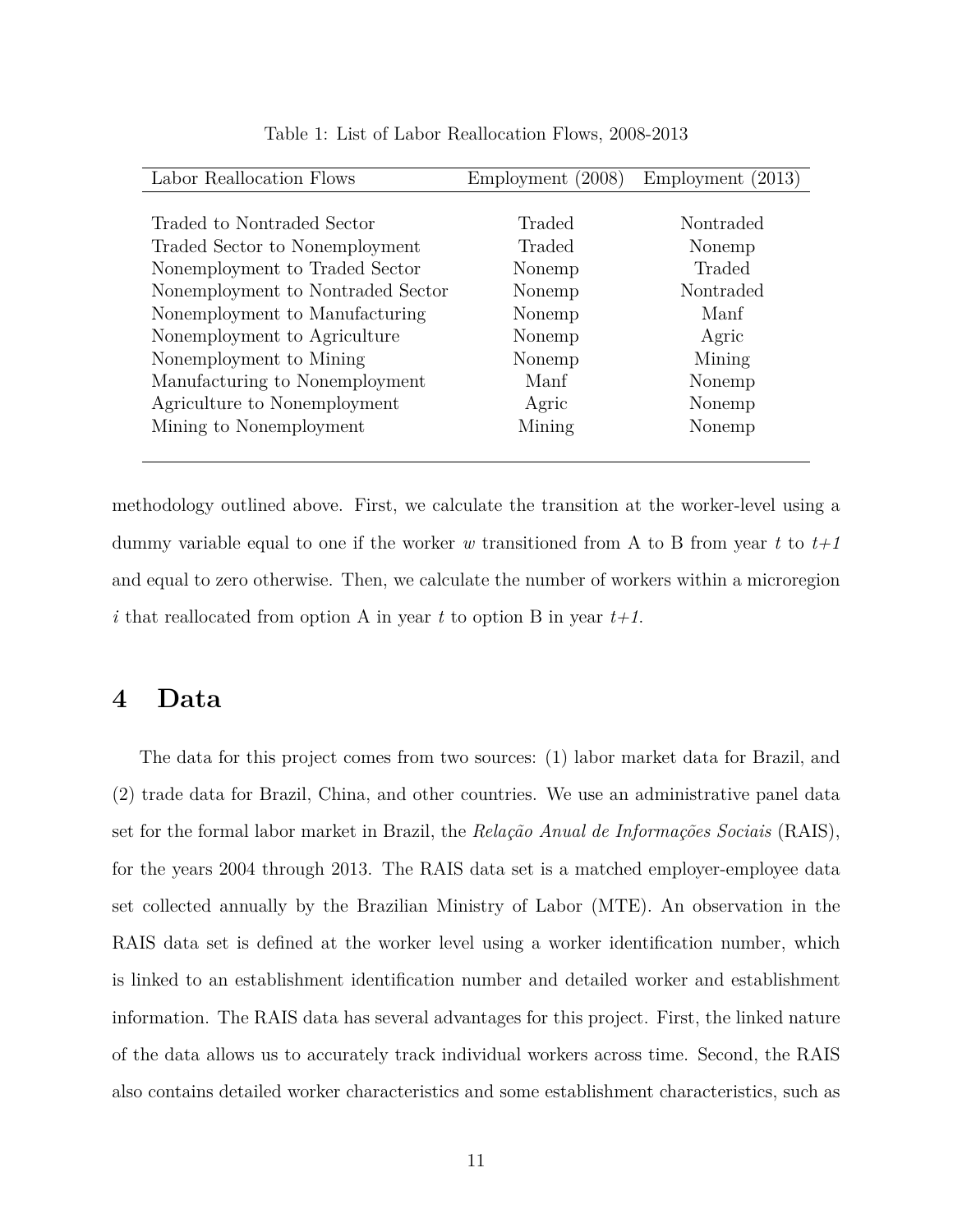industry, geographic region, occupation, age, hire date, and education, among others.

The unit of analysis is a microregion, our definition of a local labor market in Brazil. We first use the detailed worker-level data to track workers across time, creating a series of dummy variables to track various labor reallocation flows. Then, we aggregate the workerlevel data to calculate the percentage of workers within a microregion who migrated or switched their industry of employment. This provides us with microregion-level migration and labor reallocation variables that accurately capture worker movements within and across Brazil over time. Data analysis focuses on the year 2013, tracking movements from 2008 to 2013, and the instrumental variables use lagged employment levels from 2004.

The trade data comes from the UN Comtrade database which keeps trade data for over 150 countries. Since countries often care more about what comes into a country rather than what leaves a country, import data is considered more accurate than export data. Therefore, we use only import data to ensure consistency of the trade data. For example, for Brazil's exports to China, we use data on China's imports from Brazil. We use UN Comtrade data for the years 2008 to 2013, all of which is reported at the 6-digit product level using the Harmonized Tariff System (HS).

However, in order to link the UN Comtrade data to the RAIS data, it is necessary to aggregate the product-level trade data up to industry-level trade data. We follow the standard approach in the literature and map each 6-digit product code to a 4-digit industry code (ISIC; International Standard Industrial Classification System).[10](#page-11-0) The RAIS data follows Brazil's National Classification of Economic Activities (CNAE) to classify each workers industry of employment. Therefore, it is also necessary to map each ISIC industry to one CNAE industry to link the two data sets. The Brazilian Institute of Geography and Statistics (IGBE) provides concordances for these two industry classification systems. However, when necessary, we aggregated industries to ensure a one to one match.<sup>[11](#page-11-1)</sup>

<span id="page-11-0"></span><sup>&</sup>lt;sup>10</sup>We use concordances from the World Bank's Integrated Trade Solutions to map 6digit HS product codes to 4-digit ISIC industry codes. Concordances are available at http://wits.worldbank.org/product\_concordance.html.

<span id="page-11-1"></span><sup>&</sup>lt;sup>11</sup>The final industry concordances for CNAE to ISIC are available upon request.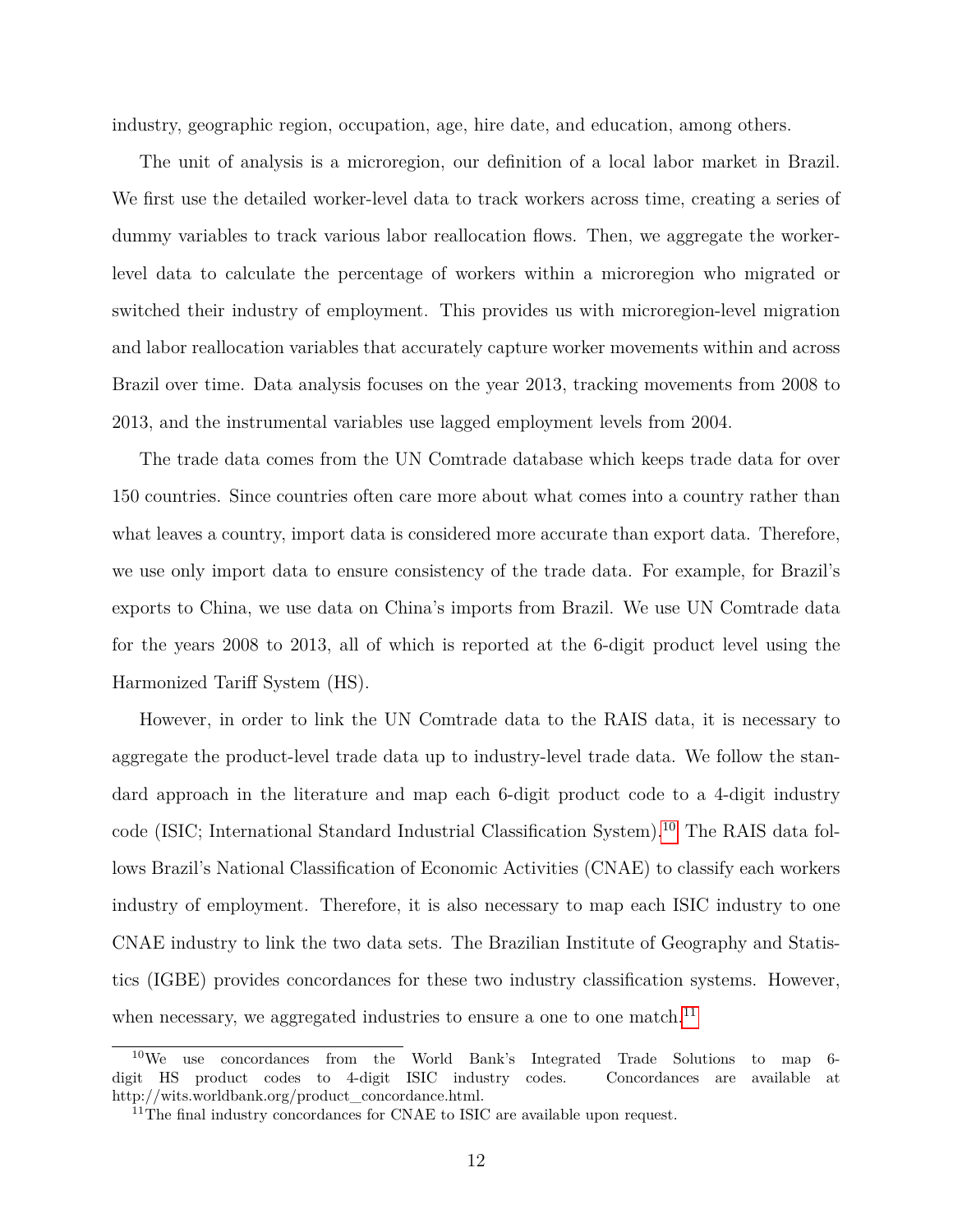| <b>Type of Reallocation</b>                                                                                                                                                    | mean                    | $_{\rm sd}$          |
|--------------------------------------------------------------------------------------------------------------------------------------------------------------------------------|-------------------------|----------------------|
| Changed Microregion from 2008 to 2013                                                                                                                                          | 0.040                   | 0.20                 |
| Changed Industry from 2008 to 2013                                                                                                                                             | 0.163                   | 0.37                 |
| Employed (2008) to Nonemployed (2013)                                                                                                                                          | 0.447                   | 0.46                 |
| Traded Industry (2008) to Nonemployed (2013)                                                                                                                                   | 0.449                   | 0.50                 |
| Nontraded Industry (2008) to Nonemployed (2013)                                                                                                                                | 0.446                   | 0.50                 |
| Nonemployed (2008) to Employed (2013)                                                                                                                                          | 0.345                   | 0.48                 |
| Nonemployed (2008) to Traded Industry (2013)                                                                                                                                   | 0.409                   | 0.49                 |
| Nonemployed (2008) to Manufacturing (2013)                                                                                                                                     | 0.186                   | 0.39                 |
| Nonemployed $(2008)$ to Mining $(2013)$                                                                                                                                        | 0.005                   | 0.07                 |
| Nonemployed $(2008)$ to Agriculture $(2013)$                                                                                                                                   | 0.029                   | 0.17                 |
| Nonemployed (2008) to Nontraded Industry (2013)                                                                                                                                | 0.591                   | 0.49                 |
| Nontraded (2008) to Traded Industry (2013)                                                                                                                                     | 0.113                   | 0.32                 |
| Traded (2008) to Nontraded Industry (2013)                                                                                                                                     | 0.149                   | 0.36                 |
| Traded $(2008)$ to Nonemployment $(2013)$<br>Manufacturing (2008) to Nonemployed (2013)<br>Mining $(2008)$ to Nonemployed $(2013)$<br>Agriculture (2008) to Nonemployed (2013) | 0.432<br>0.256<br>0.501 | 0.50<br>0.44<br>0.50 |

<span id="page-12-0"></span>Table 2: Summary Statistics: Worker-Level Reallocation, 2008-2013

The summary statistics for worker-level migration and industry reallocation from 2008 to 2013 are presented in Table [2.](#page-12-0) The table shows that approximately 4% of all workers employed in the formal sector in 2008 migrated to a different microregion for employment in 2013. In the same five year span, 2008-2013, approximately 16% of all workers employed in the formal sector changed their industry of employment. The remaining summary statistics for different types of worker reallocation from 2008 to 2013 are interpreted as the percentage of all workers in the base category in 2008 that switched to the second category in 2013. For example, "Employed (2008) to Nonemployed (2013)" indicates that 44.7% of all workers employed in the formal sector in 2008 transitioned to nonemployment in 2013; "Manufacturing (2008) to Nonemployed (2013)" indicates that 43.2% of all manufacturing workers in 2008 transitioned to nonemployment in 2013. Due to the structure of the RAIS data, we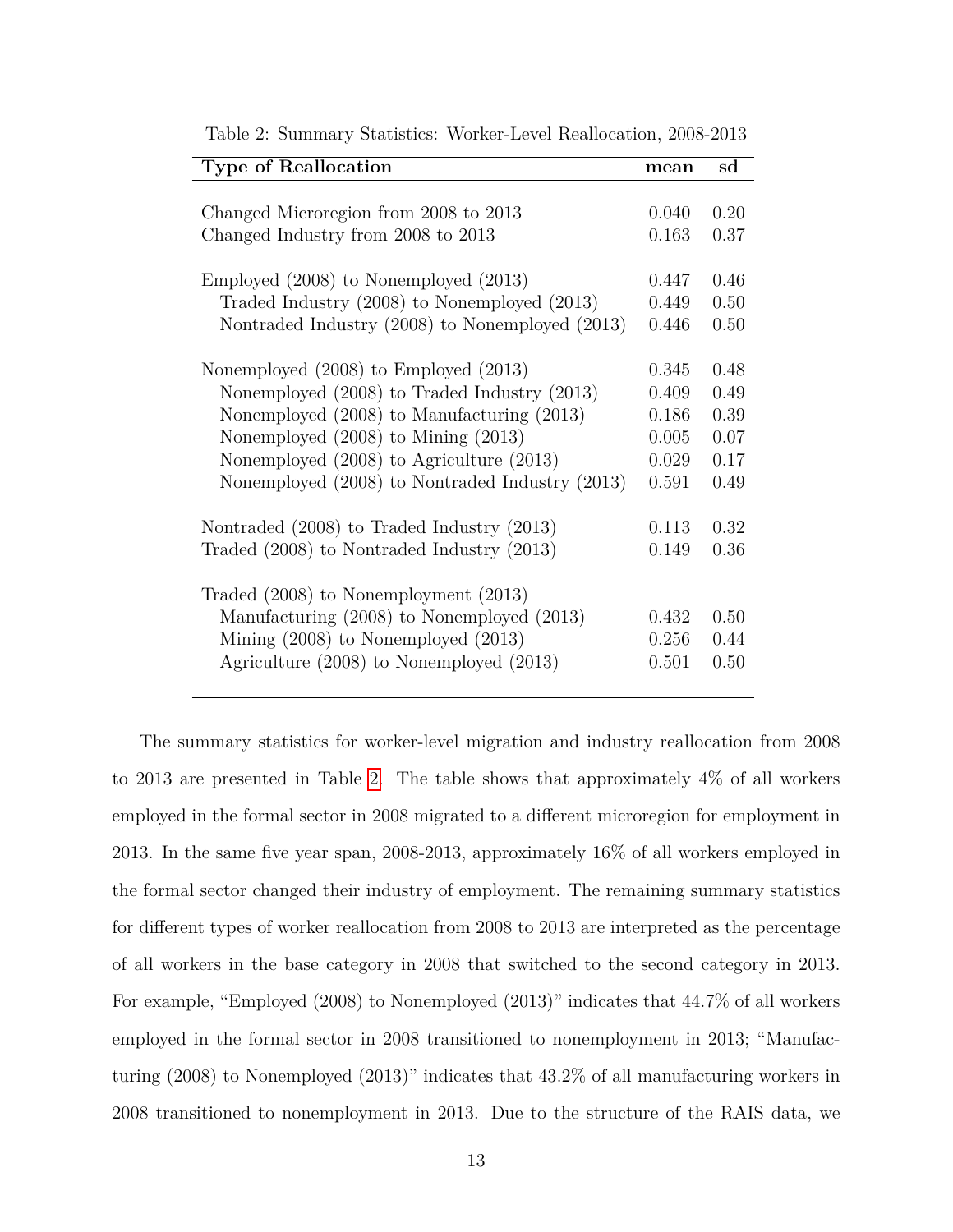|                                           |        | (2)    | $^{\prime}3)$ | 4        | (5)      |
|-------------------------------------------|--------|--------|---------------|----------|----------|
|                                           | p25    | p50    | p75           | mean     | sd       |
|                                           |        |        |               |          |          |
| $\Delta$ Imports from China to            | 85.04  | 183.86 | 357.74        | 269.50   | 424.27   |
| Brazil per worker $(\Delta IPW_{bit})$    |        |        |               |          |          |
| $\Delta$ Imports from China to other      | 389.09 | 788.39 | 1,433.27      | 1,192.63 | 1,639.44 |
| countries per worker $(\Delta IPW_{oit})$ |        |        |               |          |          |
| $\Delta$ Exports to China from            | 110.28 | 381.66 | 1,366.81      | 1,349.09 | 3,465.42 |
| Brazil per worker $(\Delta EPW_{bit})$    |        |        |               |          |          |
| $\Delta$ Exports to China from other      | 382.23 | 973.71 | 2,073.88      | 2,999.81 | 8,154.03 |
| countries per worker $(\Delta EPW_{oit})$ |        |        |               |          |          |
|                                           |        |        |               |          |          |

<span id="page-13-0"></span>Table 3: Summary Statistics: Change in Chinese Import and Export Exposure Measures, 2008-2013

*Notes:* Calculated using UN Comtrade data for the years 2008 and 2013 and RAIS data for the years 2004-2013. p# indicates the #th percentile. Import IV countries include: Argentina, Chile, Colombia, Indonesia, Peru, South Africa, Thailand, and Uruguay. Export IV countries include: Chile, Colombia, Mexico, Peru, South Africa, Thailand, Uruguay, and Venezuela.

can observe when a worker leaves the formal sector and enters nonemployment. However, we cannot distinguish between different options of nonemployment: unemployed, out of the labor force, or informal employment.

When we focus on the subpopulation of workers who were nonemployed in 2008 and transitioned to employment in the formal sector in 2013, nearly 41% transitioned to employment in the traded sector while 59% transitioned to employment in the nontraded sector. Table [2](#page-12-0) also reveals that labor market reallocation at the worker-level is relatively high in Brazil.

Table [3](#page-13-0) shows the summary statistics for the two trade exposure variables and the two instrumental variables, the change in Chinese import (export) exposure per worker in Brazil and the change in Chinese import (export) exposure per worker in other countries. Table [3](#page-13-0) indicates that the average change in imports from China to Brazil per worker from 2008 to 2013 was approximately \$270. The average change in exports to China from Brazil per worker for the same time period was approximately \$1,350. Further, the table also highlights the variation in exposure to trade with China based on a worker's microregion of employment.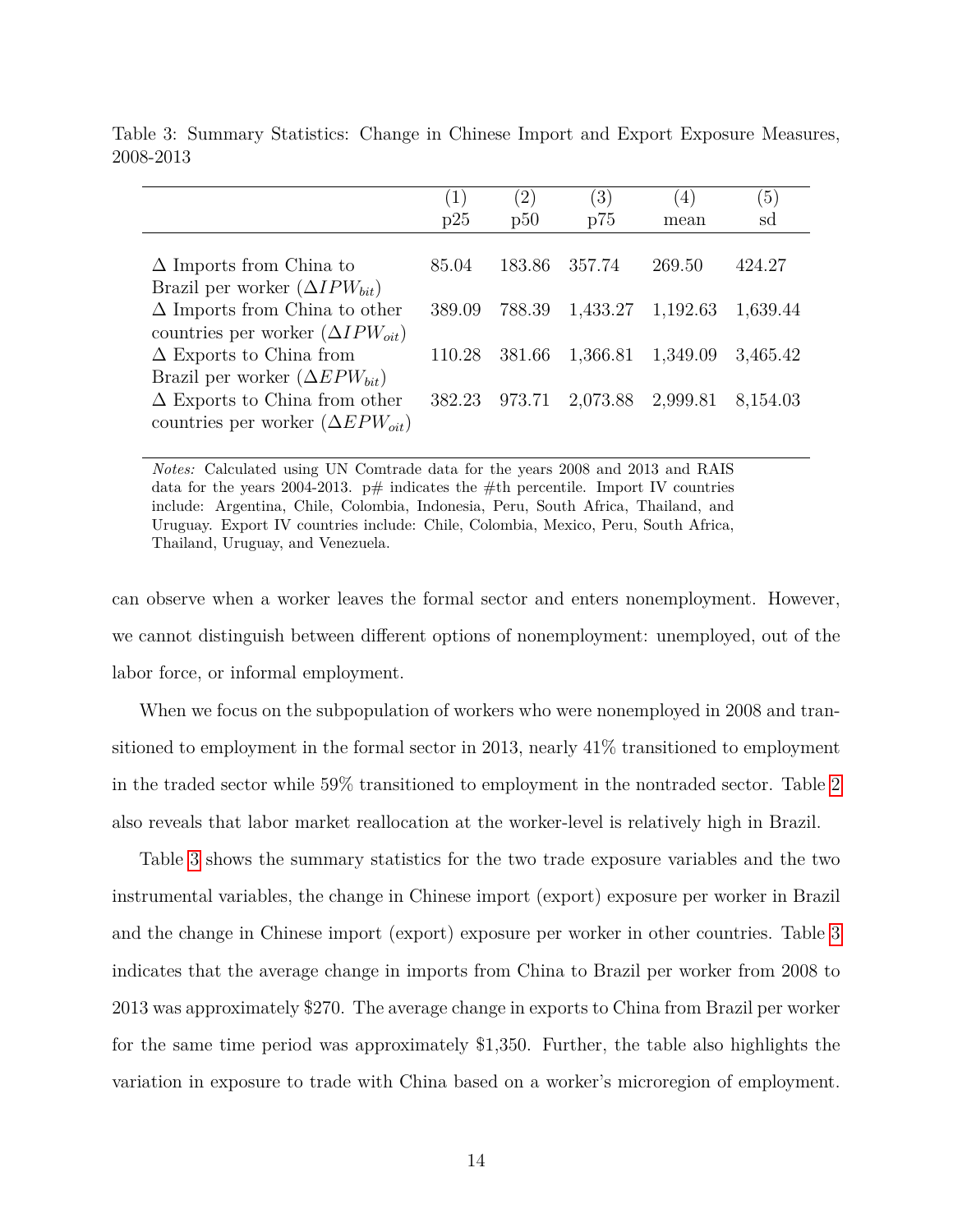For example, a microregion at the 75th percentile of import exposure experienced nearly a \$360 increase in imports from China while a microregion at the 25th percentile only experienced an \$85 increase. The pattern is similar, but even larger in magnitude for exports. A microregion at the 75th percentile of export exposure experienced a \$1,350 increase in exports while a microregion at the 25th percentile only experienced a \$110 increase in exports.

The two instrumental variables, the trade exposure variables using trade data from other countries, also have similar variation. While the instrumental variables are larger in magnitude, this is due to the fact that the instrumental variables include trade values aggregated across eight countries while the trade variables for Brazil only include trade values for Brazil. The variation in trade exposure for imports from China and exports to China across Brazilian microregions further highlights the identification strategy. The analysis will compare microregions more exposed to trade with China to those less exposed to trade with China. Therefore, the results can be interpreted as a local treatment effect.

### **5 Results**

Before presenting the results for the main analysis, it is necessary to first confirm the validity of the instrumental variables. The results for the first stage results are presented in Table [4.](#page-15-0) The coefficient of 0.18 in column (1) is positive and significant at the one percent level. This indicates that the change in Chinese imports per worker in other countries predicts the change in Chinese imports per worker in Brazil. Similarly, the coefficient of 0.185 in column (2) is also positive and significant, which shows that the change in Chinese exports per worker in other countries predicts the change in Chinese exports in Brazil. The first stage regressions also include control variables for microregion characteristics from the start of the period that are included in the second stage regressions. Control variables are listed in the note in Table [4.](#page-15-0) The F-statistic is also sufficiently large and significant at the one percent level for both instrumental variables.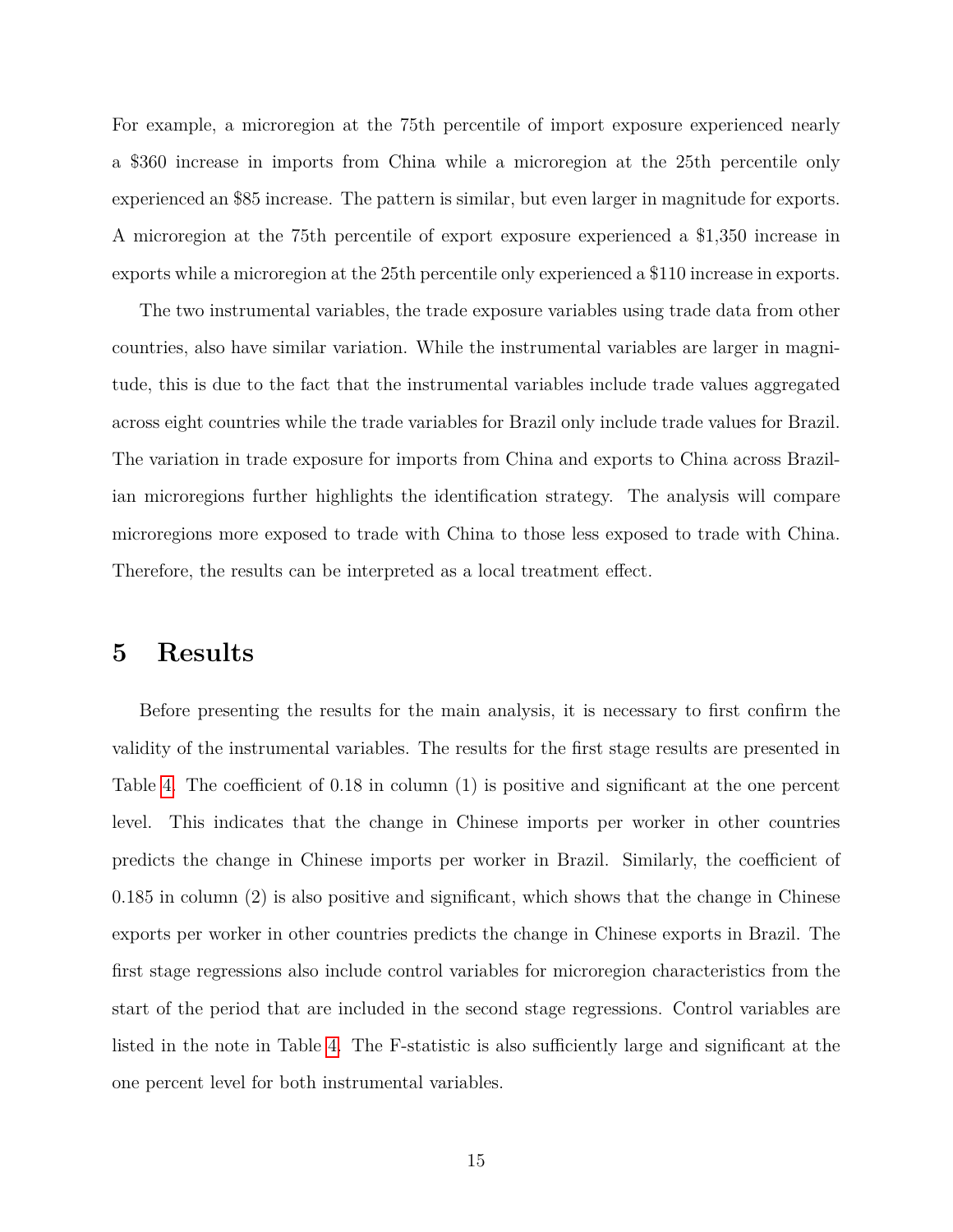|                                | $\Delta IPW_{bit}$ | $\Delta EPW_{bit}$ |
|--------------------------------|--------------------|--------------------|
|                                | (1)                | (2)                |
| $\Delta$ Imports from China to | $0.180***$         | $-0.012$           |
| other countries per worker     | (0.020)            | (0.045)            |
|                                |                    |                    |
| $\Delta$ Exports to China from | 0.000              | $0.185**$          |
| other countries per worker     | (0.003)            | (0.089)            |
| N                              | 557                | 557                |
| $R^2$                          | 0.697              | 0.412              |

<span id="page-15-0"></span>Table 4: First Stage Results, 2008-2013

*Notes:* Change in import and export exposure variables are calculated as the change from 2008 to 2013. All models include a constant, region controls, controls for the initial microregion percent employment high school educated, foreign born, in routine jobs, in traded sectors, and initial average offshorability index. Standard errors in parentheses are clustered at the state level and models are weighted by 2008 microregion employment shares. \* p*<*0.10, \*\* p*<*0.05, \*\*\* p*<*0.01

Table [5](#page-16-0) presents the results for migration across microregions in Brazil. In addition to the control variables presented in Table [5,](#page-16-0) the analysis also includes region controls and a constant. The two key variables of interest are the change in Chinese import exposure per worker in Brazil and the change in Chinese export exposure per worker in Brazil (both of which have been instrumented for using the two IVs previously defined). The coefficient of -0.002 associated with imports indicates that an increase in Chinese import exposure decreases the percentage of workers who migrate into a region. This negative relationship is also statistically significant at the ten percent level. For a microregion with average exposure to the change in Chinese imports, this corresponds to a decline in migration of approximately 0.5 percentage points. An alternative way to interpret this result is to compare a microregion at the 75th percentile of import exposure to a microregion at the 25th percentile. A microregion at the 75th percentile of Chinese import exposure experienced a migration rate 0.5 percentage points lower than a microregion at the 25th percentile.

The coefficient of 0.001 in the second row indicates that the change in Chinese export exposure per worker in Brazil is positively related to migration. The effect is also highly significant at the one percent level. For the average microregion, this translates to an increase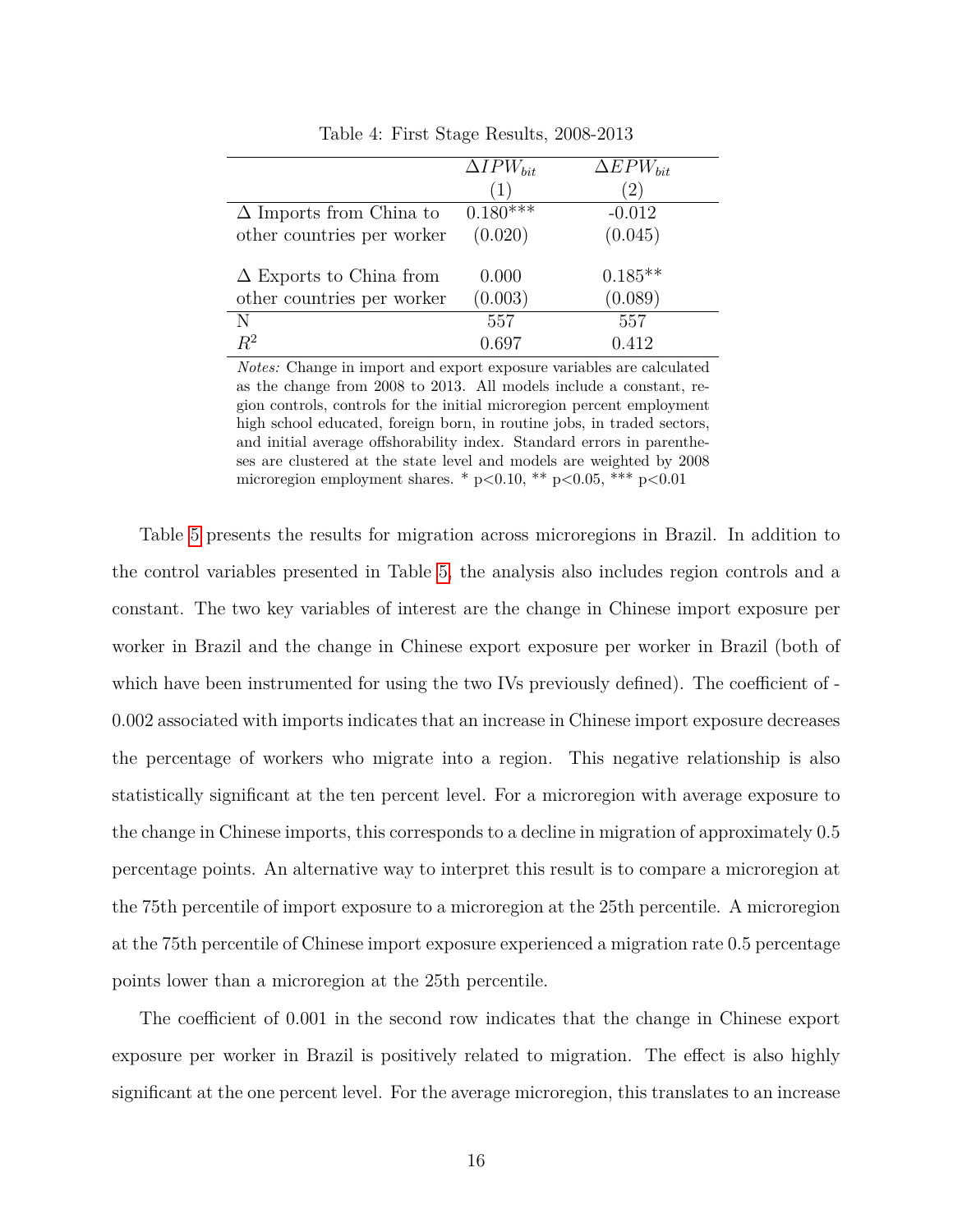<span id="page-16-0"></span>

|                                                       | (1)         |
|-------------------------------------------------------|-------------|
|                                                       | Migration   |
| $\Delta$ Imports from China to Brazil per worker      | $-0.002*$   |
|                                                       | (0.001)     |
| $\Delta$ Exports to China from Brazil per worker      | $0.001***$  |
|                                                       | (0.000)     |
| Percent Employment Traded Sectors <sub>-1</sub>       | $0.099*$    |
|                                                       | (0.060)     |
| Percent Employment Female <sub>-1</sub>               | $-0.332***$ |
|                                                       | (0.067)     |
| Percent Employment High School Educated <sub>-1</sub> | $-0.034$    |
|                                                       | (0.031)     |
| Percent Employment Foreign Born <sub>-1</sub>         | 4.272       |
|                                                       | (3.395)     |
| Percent Employment Routine $\text{Jobs}_{-1}$         | $-0.005$    |
|                                                       | (0.100)     |
| Average Offshore $Index_{-1}$                         | $-1.178$    |
|                                                       | (2.023)     |
|                                                       |             |
| Region                                                | Yes         |
| N                                                     | 558         |
| $R^2$                                                 | 0.3335      |

Table 5: Migration Across Microregions and Trade with China, 2008-2013

*Notes:* Microregion migration is calculated using the RAIS data for 2008 and 2013. An indicator variable is used to determine whether a worker migrated to a different microregion from 2008 to 2013. Then, Microregion migration is calculated as the percent of all workers who migrated to that microregion. All models also include a constant. Standard errors in parentheses are clustered at the state level. First stage estimates are similar to those in Table 1 and therefore are not included.  $*$   $p<0.10$ ,  $**$   $p<0.05$ ,  $***$ p*<*0.01

in the migration rate of 1.35 percentage points in response to increased exports to China. When we compare a microregion at the 75th percentile of Chinese export exposure to one at the 25th percentile, this translates to a higher migration rate of 1.25 percentage points. Given that only 4 percent of workers migrated to a different microregion for employment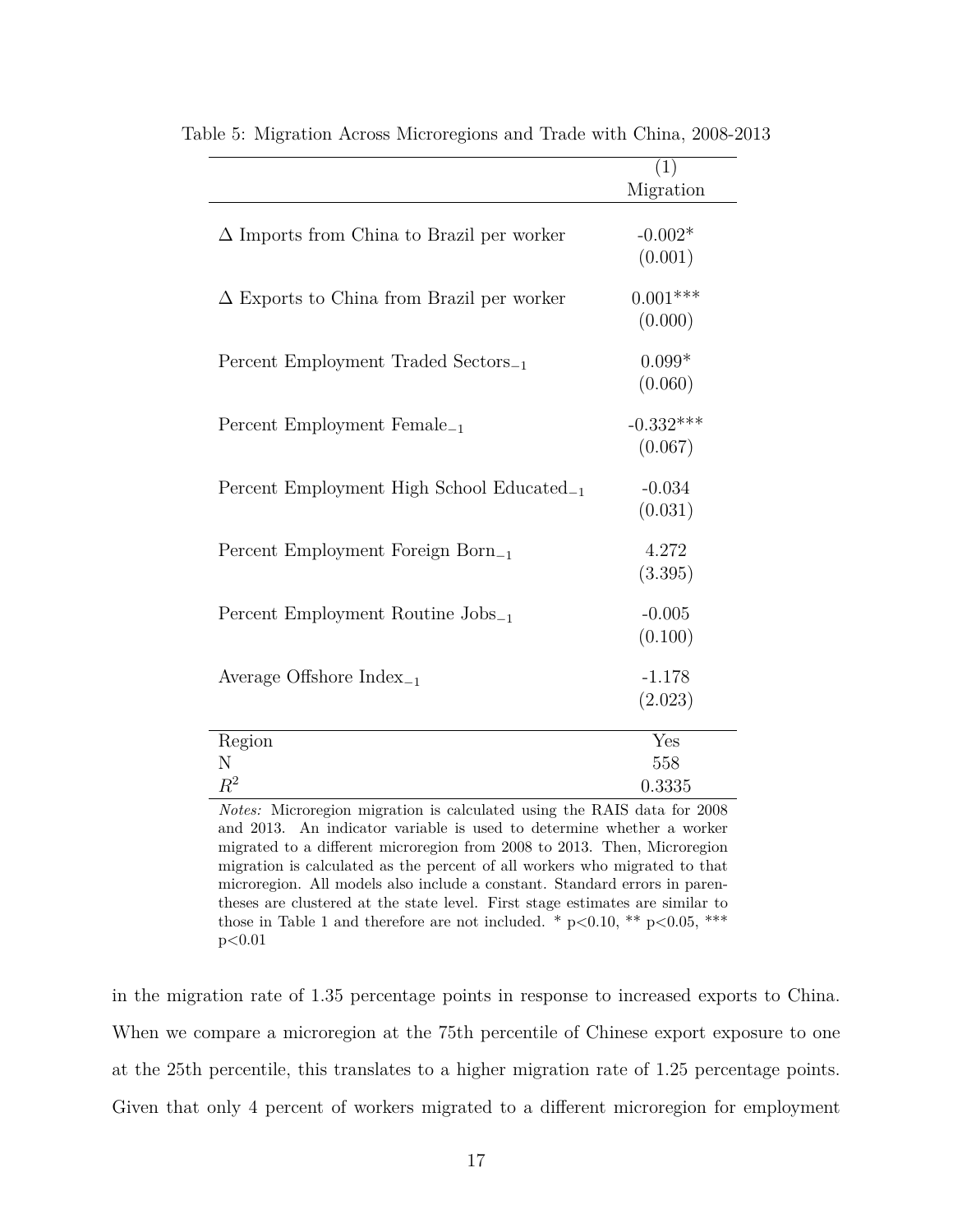from 2008 to 2013, these increases are relatively large and economically significant. Table [5](#page-16-0) also shows that only the initial microregion percent of employment in traded sectors and the initial microregion percent of female employment significantly affect migration rates. Microregions with a higher percentage of workers in the traded sector have higher migration rates while microregions with a higher percentage of female workers have lower migration rates. Overall, Table [5](#page-16-0) indicates that microregions more exposed to imports from China attract fewer new employees while microregions more exposed to exports to China attract more new employees. These migration results sharply contrast with those of [Dix-Carneiro](#page-27-1) [and Kovak](#page-27-1) (2017), who found that Brazil's trade liberalization did not affect migration in Brazil.

Next, we transition from migration to industry reallocation within Brazilian microregions in response to increased trade with China. Table [6](#page-18-0) presents the results for the analysis of industry reallocation from the traded sector to the nontraded sector, column (1), or nonemployment, column (2). In addition to the control variables listed in the table, the regressions also include a constant and region controls. The results in column (1) show that microregions more exposed to imports from China have a lower percentage of workers who reallocate from the traded sector to the nontraded sector. The coefficient of -0.002 indicates that a microregion at the 75th percentile of Chinese import exposure experienced worker reallocation rates from the traded to the nontraded sector approximately 0.5 percentage points lower than a microregion at the 25th percentile.

The results in column (2) indicate that Chinese export exposure has a negative and significant relationship with reallocation rates from the traded sector to nonemployment. The coefficient of -0.0002 indicates that microregions at the 75th percentile of Chinese export exposure experienced reallocation rates from the traded sector to nonemployment approximately 0.25 percentage points lower than a microregion at the 25th percentile of export exposure. For both columns, the initial percent of microregion employment in traded sectors continues to be positive and significant, while the percent of microregion employment that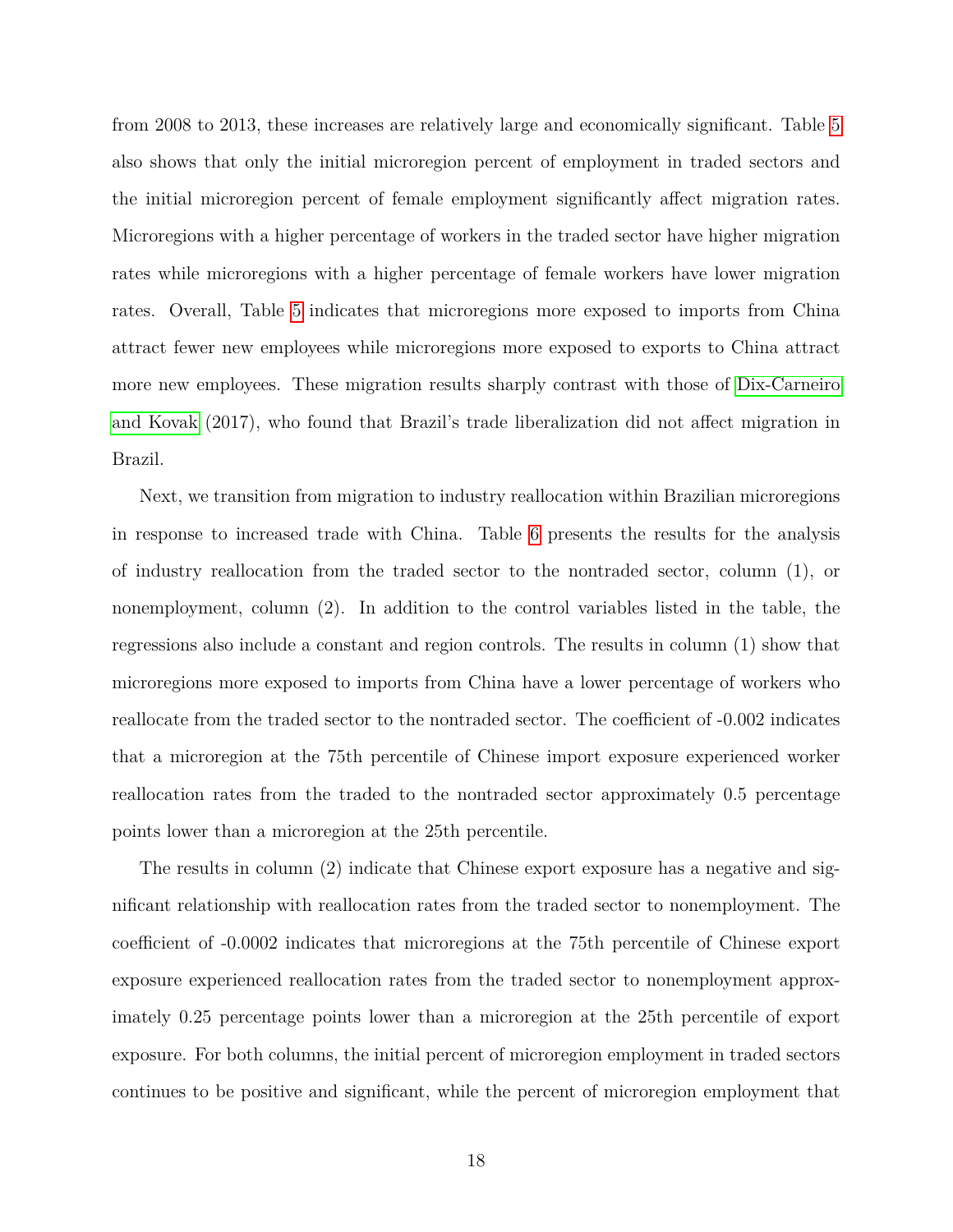<span id="page-18-0"></span>

|                                    | (1)              | (2)              |
|------------------------------------|------------------|------------------|
|                                    | Traded to        | Traded Sector to |
|                                    | Nontraded Sector | Nonemployment    |
|                                    |                  |                  |
| $\Delta$ Imports from China        | $-0.002*$        | $-0.001$         |
| to Brazil per worker               | (0.001)          | (0.001)          |
|                                    |                  |                  |
| $\Delta$ Exports to China          | $-0.0001$        | $-0.0002*$       |
| from Brazil per worker             | (0.0003)         | (0.0001)         |
|                                    |                  | $0.939***$       |
| Percent Employment                 | $0.445***$       |                  |
| $\text{Traded Sectors}_{-1}$       | (0.064)          | (0.017)          |
| Percent Employment                 | $-0.089$         | 0.067            |
| $Female_{-1}$                      | (0.096)          | (0.064)          |
|                                    |                  |                  |
| Percent Employment                 | $-0.157***$      | $-0.063***$      |
| High School Educated <sub>-1</sub> | (0.057)          | (0.023)          |
| Percent Employment                 | 0.964            | $-0.287$         |
| Foreign Born $_{-1}$               | (6.777)          | (1.785)          |
|                                    |                  |                  |
| Percent Employment                 | 0.005            | $-0.015$         |
| Routine $\mathrm{Jobs}_{-1}$       | (0.120)          | (0.051)          |
|                                    |                  |                  |
| Average Offshore                   | $-5.760$         | $-0.717$         |
| $Index_{-1}$                       | (3.675)          | (1.415)          |
| Region                             | Yes              | Yes              |
| Ν                                  | 558              | 558              |
| $\,R^2$                            | 0.6983           | 0.9750           |
|                                    |                  |                  |

Table 6: Industry Reallocation from the Traded Sector and Trade with China, 2008-2013

*Notes:* Microregion level industry reallocation is calculated using the RAIS data for 2008 and 2013. An indicator variable is used to determine whether a worker was initially employed in the traded sector (2008) and transitioned to employment in the nontraded sector or nonemployment in 2013. Microregion reallocation is calculated as the percent of all workers who transitioned from the traded sector to the nontraded sector or nonemployment. All models also include a constant. Standard errors in parentheses are clustered at the state level. First stage estimates are similar to those in Table 1 and therefore are not included. \* p*<*0.10, \*\* p*<*0.05, \*\*\* p*<*0.01

is high school educated is negative and significant. This indicates that microregions with a higher percentage of workers with a high school diploma have a smaller percentage of workers reallocate from the traded to the nontraded sector or nonemployment.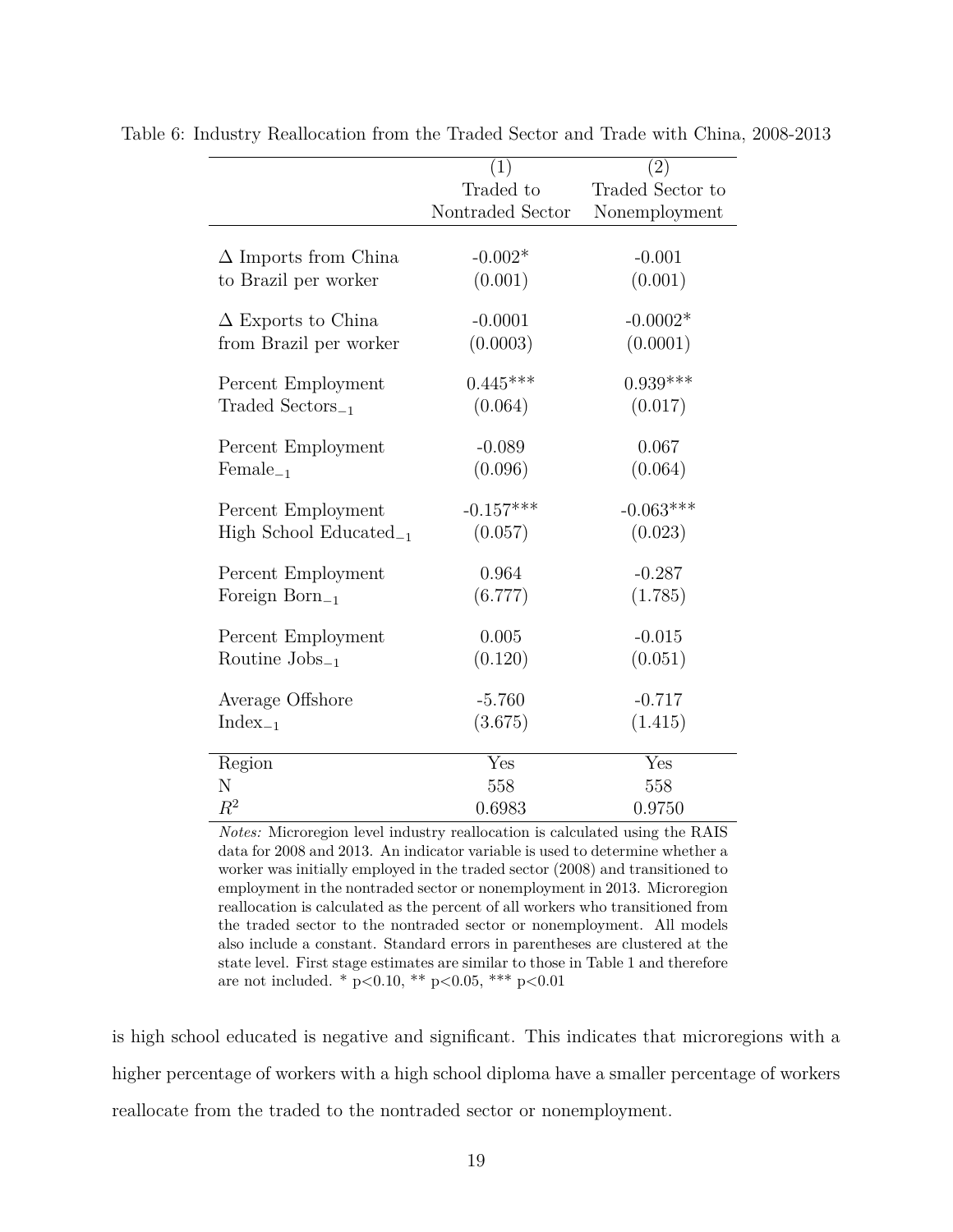<span id="page-19-0"></span>

|                                    | (1)              | (2)                 |
|------------------------------------|------------------|---------------------|
|                                    | Nonemployment    | Nonemployment       |
|                                    | to Traded Sector | to Nontraded Sector |
|                                    |                  |                     |
| $\Delta$ Imports from China        | $-0.001$         | $-0.000$            |
| to Brazil per Worker               | (0.002)          | (0.002)             |
| $\Delta$ Exports to China          | 0.001            | $0.002*$            |
| from Brazil per worker             | (0.001)          | (0.001)             |
| Percent Employment                 | $-1.033***$      | $-0.559***$         |
| $\text{Traded Sectors}_{-1}$       | (0.127)          | (0.158)             |
| Percent Employment                 | $0.486**$        | $-0.088$            |
| $Female_{-1}$                      | (0.191)          | (0.295)             |
| Percent Employment                 | $-0.572***$      | $-0.921***$         |
| High School Educated <sub>-1</sub> | (0.159)          | (0.206)             |
| Percent Employment                 | $-21.648$        | $-13.056$           |
| Foreign Born $_{-1}$               | (15.271)         | (19.491)            |
| Percent Employment                 | 0.123            | 0.398               |
| Routine $\mathrm{Jobs}_{-1}$       | (0.286)          | (0.368)             |
| Average Offshore                   | 5.194            | 4.656               |
| $Index_{-1}$                       | (6.878)          | (8.132)             |
| Region                             | Yes              | Yes                 |
| N                                  | 558              | 558                 |
| $\mathbb{R}^2$                     | 0.6487           | 0.6049              |

Table 7: Labor Reallocation from Nonemployment to the Formal Sector and Trade with China, 2008-2013

*Notes:* Microregion level industry reallocation is calculated using the RAIS data for 2008 and 2013. An indicator variable is used to determine whether a worker was initially nonemployed (2008) and transitioned to employment in the formal sector (traded or nontraded sector) in 2013. Microregion reallocation is calculated as the percent of all workers who transitioned from the nonemployment to the formal sector. All models also include a constant. Standard errors in parentheses are clustered at the state level. First stage estimates are similar to those in Table 1 and therefore are not included. \* p*<*0.10, \*\* p*<*0.05, \*\*\* p*<*0.01

Table [7](#page-19-0) presents the results for the relationship between worker reallocation from nonemployment to employment in the formal sector and trade with China. We anticipate that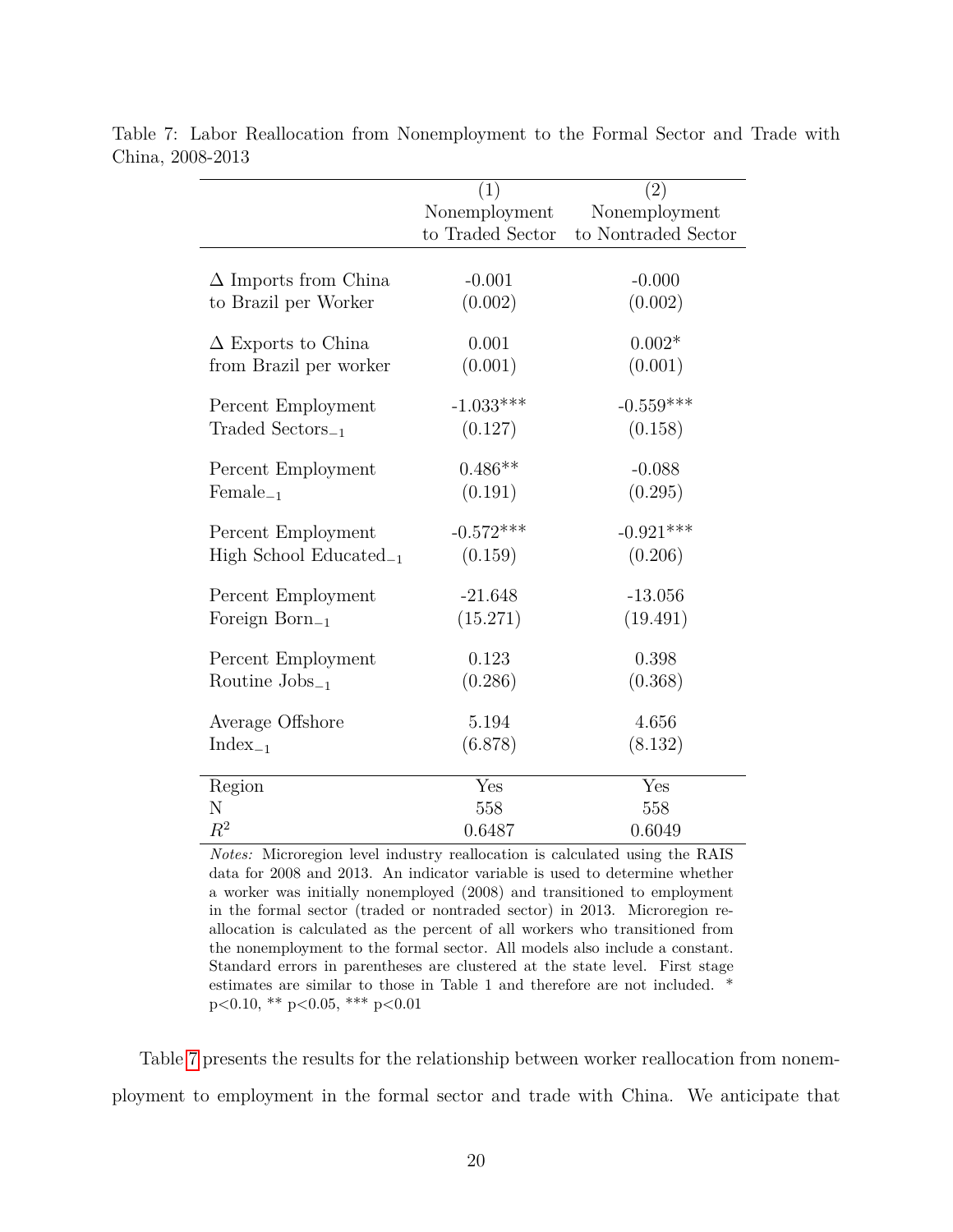imports from China will reduce reallocation into the formal sector while exports to China will increase reallocation into the formal sector. The results for reallocation into the traded sector are presented in column (1) and the results for reallocation into the nontraded sector are presented in column  $(2)$ . Beginning with column  $(1)$ , we see that there is not a significant relationship between either imports from China or exports to China and reallocation into the traded sector. However, the results in column (2) indicate that imports from China have an insignificant effect, but exports to China have a positive and significant effect on reallocation into the nontraded sector. This indicates that microregions more exposed to exports to China have a higher percentage of workers reallocate from nonemployment to employment in the nontraded sector. The results do not exactly match up with our predictions; however, we do see a positive and significant effect of exports on worker's transition out of nonemployment into the nontraded sector.

Thus far, the analytical results for migration and labor reallocation generally support our hypothesis that imports from China will be associated with negative labor flows for workers while exports to China will be associated with positive labor flows for workers. Microregions more exposed to increased imports from China have lower migration rates than workers less exposed to imports from China. In contrast, microregions more exposed to increased exports to China have higher migration rates than workers less exposed to exports. Therefore, higher export exposure is attracting new workers. Turning to labor reallocation, microregions with higher exposure to exports to China also have lower rates for reallocation out of the formal sector, particularly the traded sector, into nonemployment. We also see that higher exports are increasing the labor reallocation rate out of nonemployment and into the formal sector, specifically the nontraded sector.

We now further break the analysis down by tracking labor reallocation out of nonemployment into three specific traded sectors, manufacturing, agriculture, and mining. We focus on these specific sectors due to the trade relationship between Brazil and China. Approximately 99% of imports from China are in the manufacturing sector, while approximately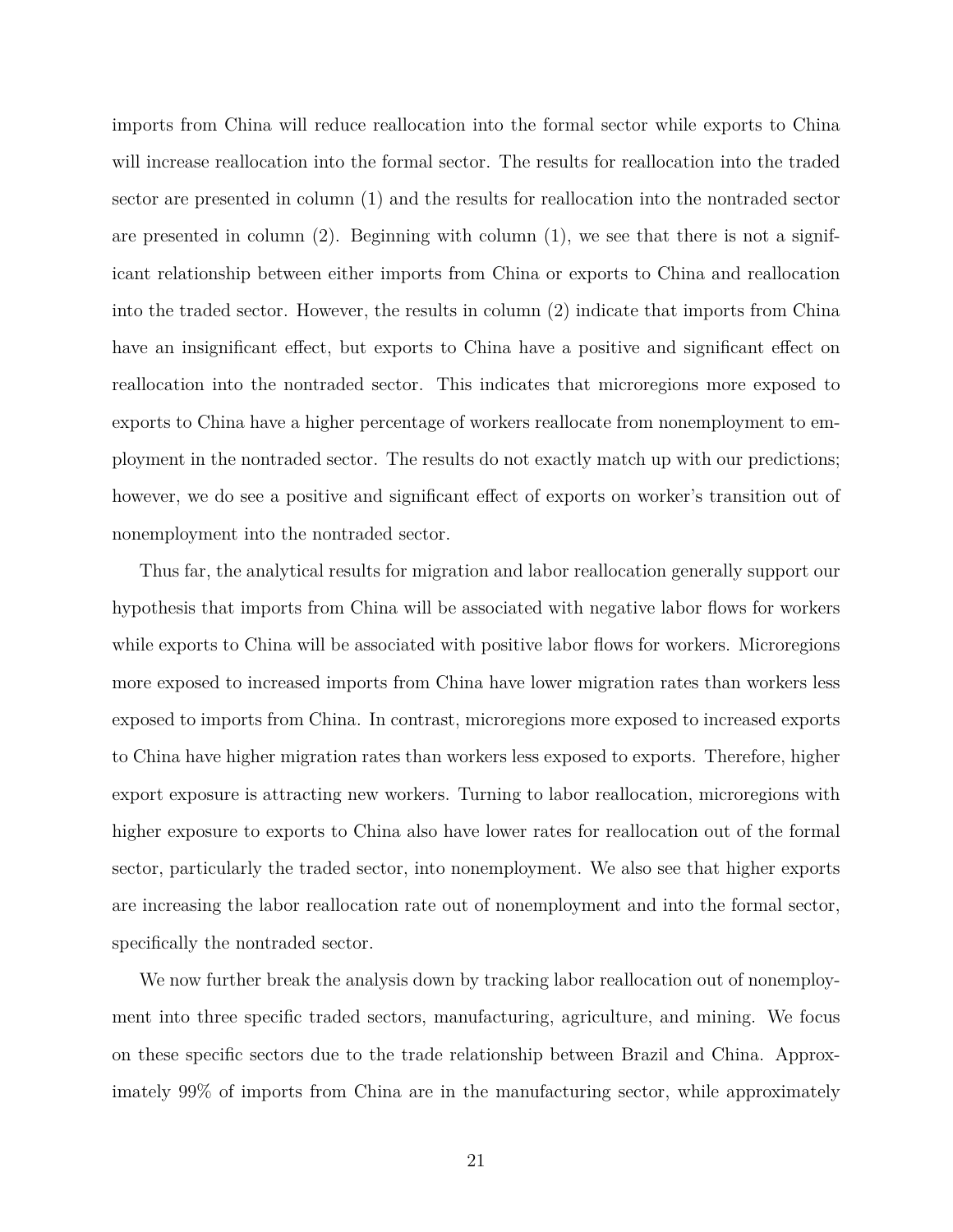|                              | (1)                       | (2)            | $\overline{(3)}$ |
|------------------------------|---------------------------|----------------|------------------|
|                              | Nonemployment             | Nonemployment  | Nonemployment    |
|                              | to Manufacturing          | to Agriculture | to Mining        |
|                              |                           |                |                  |
| $\Delta$ Imports from China  | 0.003                     | $-0.015**$     | 0.017            |
| to Brazil per Worker         | (0.003)                   | (0.007)        | (0.011)          |
|                              |                           |                |                  |
| $\Delta$ Exports to China    | $0.003*$                  | $-0.001$       | $-0.007$         |
| from Brazil per worker       | (0.002)                   | (0.001)        | (0.005)          |
| Percent Employment           | $-0.879***$               | $-0.647***$    | 0.264            |
| $\text{Traded Sectors}_{-1}$ | (0.087)                   | (0.233)        | (0.900)          |
|                              |                           |                |                  |
| Percent Employment           | $0.780***$                | 0.878          | $-1.514$         |
| $Female_{-1}$                | (0.238)                   | (0.616)        | (0.935)          |
|                              |                           |                |                  |
| Percent Employment           | $-0.890***$               | $-0.472$       | $-1.604*$        |
| High School Educated $_{-1}$ | (0.147)                   | (0.307)        | (0.862)          |
| Percent Employment           | $-16.867$                 | 46.602         | 141.208*         |
| Foreign $\mathrm{Born}_{-1}$ | (15.473)                  | (36.411)       | (83.808)         |
|                              |                           |                |                  |
| Percent Employment           | 0.057                     | $-0.378$       | $-1.736**$       |
| Routine $\text{Jobs}_{-1}$   | (0.280)                   | (0.389)        | (0.874)          |
|                              |                           |                |                  |
| Average Offshore             | 1.430                     | $-12.881$      | $-44.321$        |
| $Index_{-1}$                 | (9.257)                   | (22.858)       | (37.303)         |
| Region                       | $\overline{\mathrm{Yes}}$ | Yes            | Yes              |
| N                            | 555                       | 551            | 477              |
| $R^2$                        | 0.5229                    | 0.1554         | 0.1198           |

<span id="page-21-0"></span>Table 8: Labor Reallocation from Nonemployment to the Manufacturing, Agriculture, or Mining Sector and Trade with China, 2008-2013

*Notes:* Microregion level industry reallocation is calculated using the RAIS data for 2008 and 2013. An indicator variable is used to determine whether a worker was initially nonemployed (2008) and transitioned to employment in the formal sector (manufacturing, agricultural, or mining sector) in 2013. Microregion reallocation is calculated as the percent of all workers who transitioned from the nonemployment to each particular sector. All models also include a constant. Standard errors in parentheses are clustered at the state level. First stage estimates are similar to those in Table 1 and therefore are not included. \* p*<*0.10, \*\* p*<*0.05, \*\*\* p*<*0.01

40% of exports are in mining, 40% of exports are in agriculture, and about 15% of exports are in manufacturing. We anticipate that imports will increase the rate of reallocation into nonemployment while exports will decrease the rate of reallocation into nonemployment.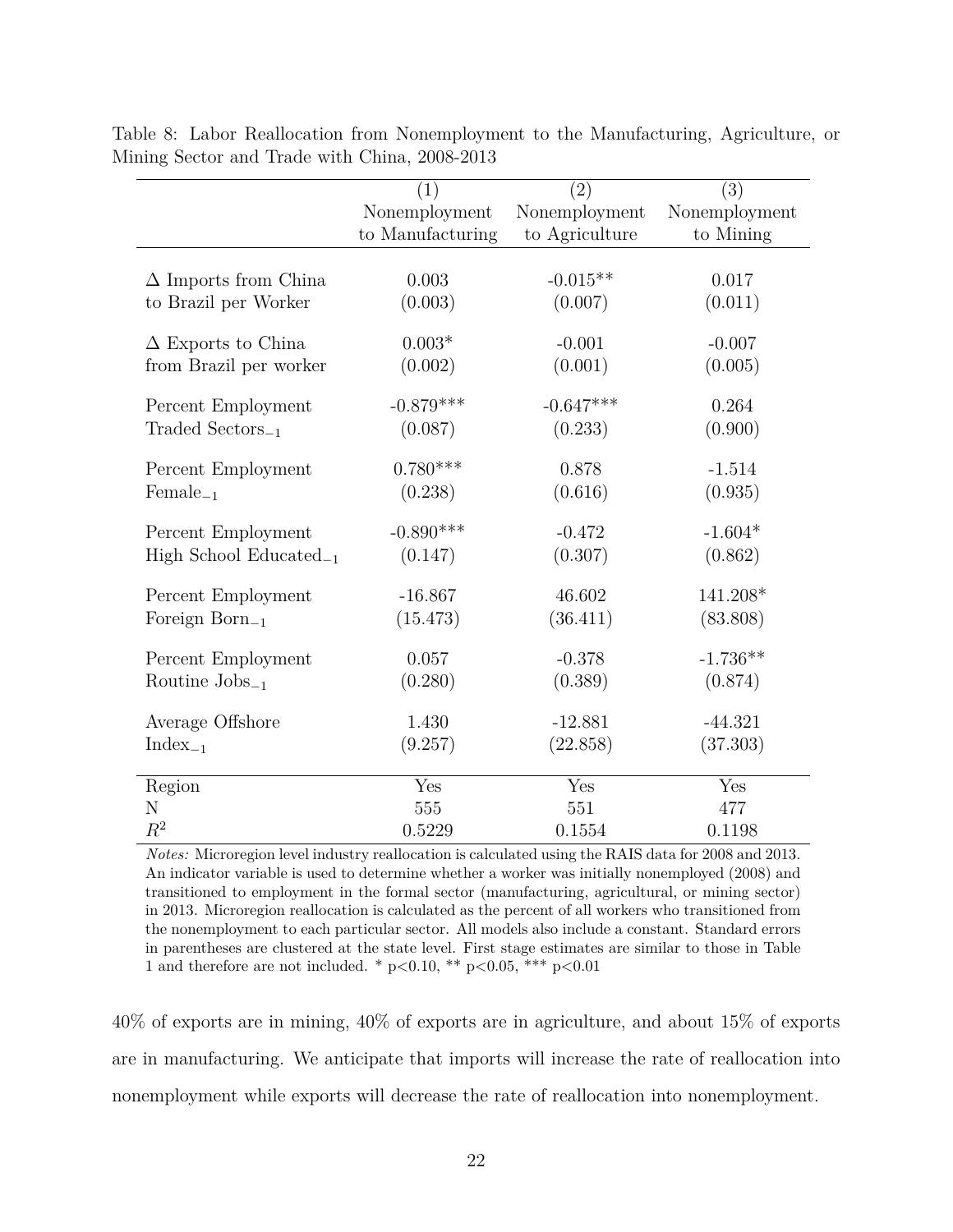Table [8](#page-21-0) presents the results for the impact of trade with China on labor reallocation from nonemployment to the manufacturing, agriculture, or mining sector in columns (1),  $(2)$ , and  $(3)$ , respectively.<sup>[12](#page-22-0)</sup> The results in column  $(1)$  show that imports do not affect labor reallocation from nonemployment into the manufacturing sector, but exports have a positive, significant effect on reallocation from nonemployment to employment in the manufacturing sector. A microregion at the 75th percentile of export exposure experienced a labor reallocation rate from nonemployment to the manufacturing sector approximately 3.75 percentage points higher than a microregion at the 25th percentile. The results in column (2) indicate that imports have the predicted effect on reallocation out of nonemployment into the agriculture sector. A microregion at the 75th percentile of import exposure experienced labor reallocation into the agricultural sector from nonemployment approximately 4 percentage points lower than a microregion at the 25th percentile. There is no significant relationship between trade with China and labor reallocation from nonemployment into the mining sector, seen in column (3). This is likely due to the small size of the mining sector, in terms of employment, in Brazil.

Last, we look at the relationship between trade with China and labor reallocation from the manufacturing, agriculture, or mining sector into nonemployment, seen in Table [9.](#page-23-0) These three labor flows represent the exact opposite flows presented in the previous table. We predict that import exposure will increase labor reallocation into nonemployment, particularly in the manufacturing sector, while exports will decrease labor reallocation into nonemployment. The results in column (1), those for labor reallocation from the manufacturing sector into nonemployment, match our predictions. Microregions more exposed to imports from China have a higher percentage of workers reallocate from manufacturing to nonemployment. Regions more exposed to exports to China have a lower percentage of workers reallocate to nonemployment from the manufacturing sector. For imports, a microregion at the 75th

<span id="page-22-0"></span><sup>&</sup>lt;sup>12</sup>The number of observations do fluctuate across the three columns due to the fact that not all microregions experienced labor reallocation from nonemployment into the manufacturing, agriculture, or mining sector.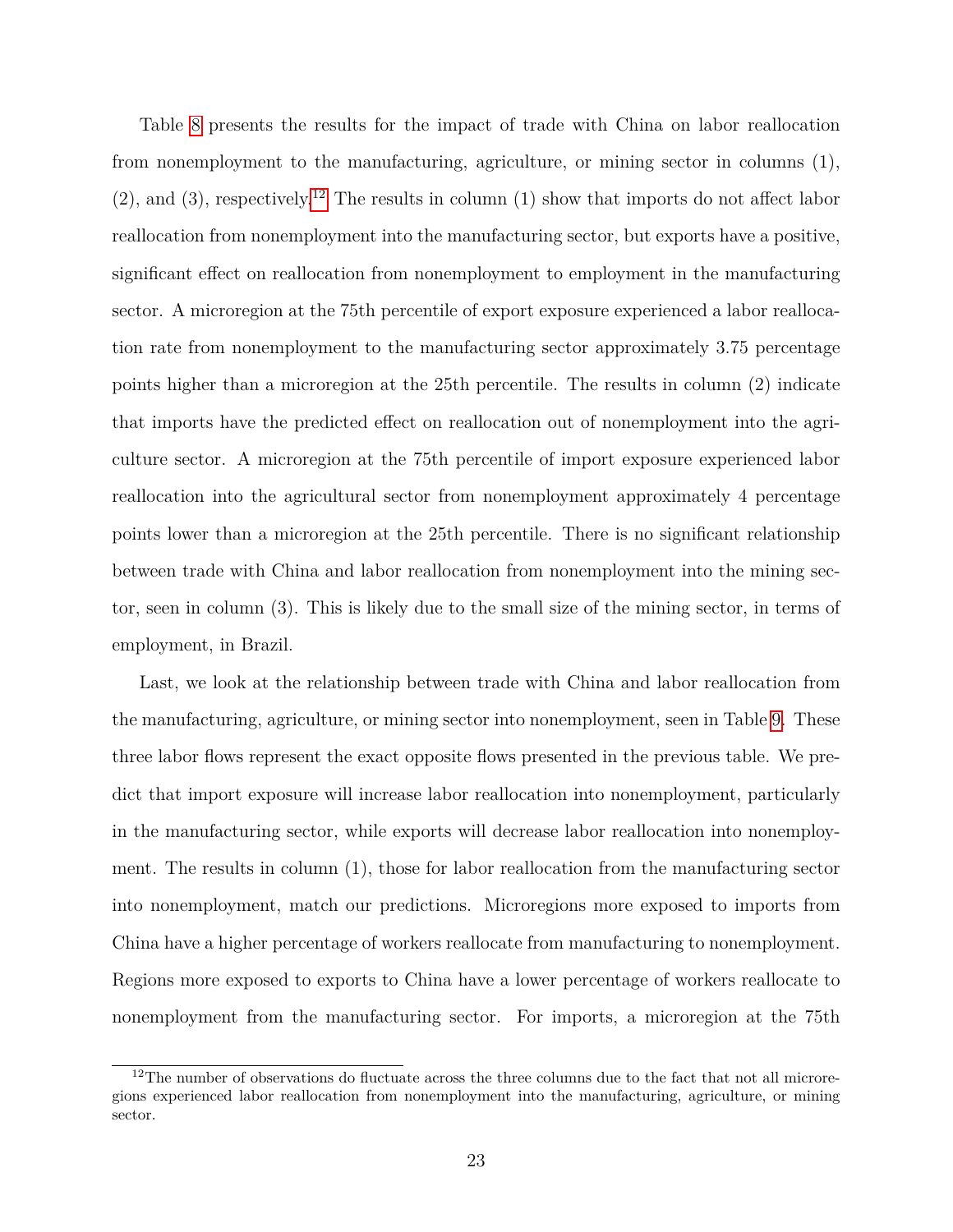|                              | (1)              | (2)            | $\overline{(3)}$ |
|------------------------------|------------------|----------------|------------------|
|                              | Manufacturing to | Agriculture to | Mining to        |
|                              | Nonemployment    | Nonemployment  | Nonemployment    |
|                              |                  |                |                  |
| $\Delta$ Imports from China  | $0.005*$         | $-0.000$       | 0.000            |
| to Brazil per worker         | (0.003)          | (0.001)        | (0.000)          |
| $\Delta$ Exports to China    | $-0.001***$      | 0.000          | $0.001**$        |
| from Brazil per worker       | (0.000)          | (0.000)        | (0.000)          |
|                              |                  |                |                  |
| Percent Employment           | $0.783***$       | 0.082          | $-0.021**$       |
| $\text{Traded Sectors}_{-1}$ | (0.064)          | (0.056)        | (0.009)          |
|                              |                  |                |                  |
| Percent Employment           | $-0.235$         | $-0.048$       | $-0.042**$       |
| $Female_{-1}$                | (0.226)          | (0.180)        | (0.021)          |
| Percent Employment           | $-0.114**$       | $-0.299***$    | $-0.007$         |
| High School Educated $_{-1}$ | (0.057)          | (0.085)        | (0.014)          |
| Percent Employment           | $-18.500**$      | 3.992          | 0.370            |
| Foreign Born $_{-1}$         | (7.418)          | (6.000)        | (1.206)          |
|                              |                  |                |                  |
| Percent Employment           | $-0.424***$      | $-0.128$       | $0.064**$        |
| Routine $\mathrm{Jobs}_{-1}$ | (0.135)          | (0.105)        | (0.031)          |
|                              | 23.776***        | $-14.541***$   | $3.075**$        |
| Average Offshore             |                  |                |                  |
| $Index_{-1}$                 | (5.658)          | (3.959)        | (1.313)          |
| Region                       | Yes              | Yes            | Yes              |
| N                            | 558              | 558            | 558              |
| $R^2$                        | 0.7910           | 0.4941         | $-0.5182$        |

<span id="page-23-0"></span>Table 9: Labor Reallocation from Manufacturing, Agriculture, or Mining to Nonemployment and Trade with China, 2008-2013

*Notes:* Microregion level industry reallocation is calculated using the RAIS data for 2008 and 2013. An indicator variable is used to determine whether a worker was initially employed in the manufacturing, agriculture, or mining sector (2008) and transitioned to nonemployment in 2013. Microregion reallocation is calculated as the percent of all workers who transitioned from each sector to nonemployment. All models also include a constant. Standard errors in parentheses are clustered at the state level. First stage estimates are similar to those in Table 1 and therefore are not included. \* p*<*0.10, \*\* p*<*0.05, \*\*\* p*<*0.01

percentile experienced a labor reallocation rate 1.35 percentage points higher than one at the 25th percentile; for exports, a microregion at the 75th percentile experienced a labor reallocation rate 1.25 percentage points lower than one at the 25th percentile.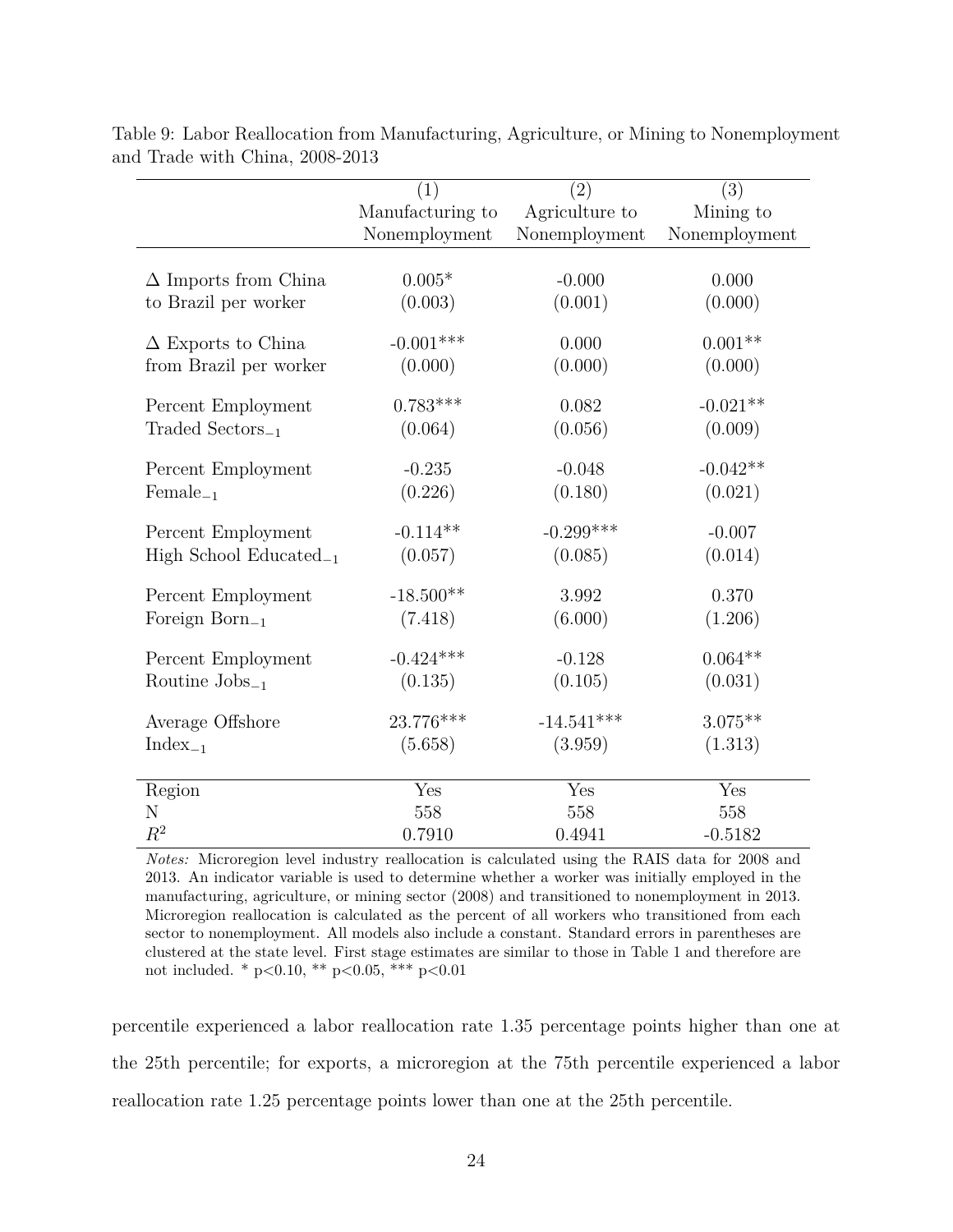The results in column (2) show that labor reallocation from agriculture to nonempoyment does not have a significant relationship with either imports from China or exports to China. Further, in contrast to our predictions, the results in column (3), reveal that microregions more exposed to exports to China actually experienced higher labor reallocation rates from mining to nonemployment. Despite the high export activity in the mining sector, labor reallocation into nonemployment is increasing.

#### **6 Conclusion**

Despite recent pushback on trade openness policies, many countries continue to increase their reliance on international trade. As countries increase their trade with others, they often become more specialized in the production of goods. In response to specialization in certain industries, labor reallocates across different sectors of the economy. Additionally, since different sectors are concentrated in different geographic locations, specialization can also lead workers to migrate to regions with more labor market opportunities. In this paper, we explore the link between Brazil's trade with China and labor reallocation within Brazil. We use UN Comtrade data and administrative panel data for the formal labor market in Brazil for the years 2008 to 2013. The RAIS data, a matched employer-employee data set, allows us to track workers across time to accurately measure labor reallocation rates across industries and migration rates across microregions.

The migration results confirm our predictions that exports will attract new workers, leading to higher migration rates, while imports will not attract new workers, leading to lower migration rates. We find that microregions more exposed to increased imports from China experienced migration rates approximately 0.5 percentage points lower on average. Additionally, microregions more exposed to increased exports to China experienced migration rates approximately 1.35 percentage points higher on average. These results suggest that areas with higher exposure to exports to China have more labor market opportunities, which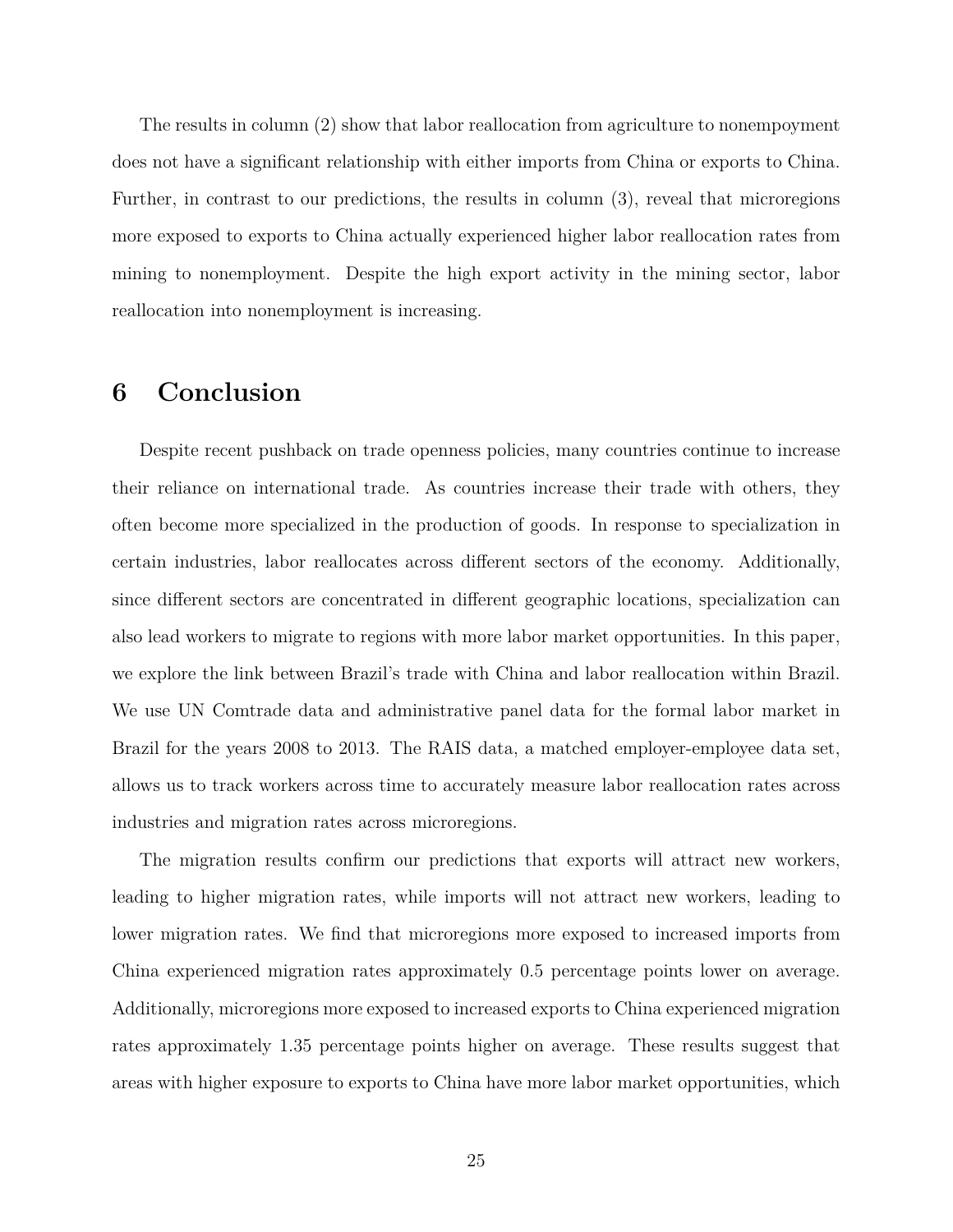attract new workers to the region. In contrast, areas with higher exposure to imports from China have fewer labor market opportunities, which does not attract new workers to the region. Our results for trade with China and migration contrast with previous results in the literature on the effect of trade on migration rates in Brazil. For example, [Dix-Carneiro and](#page-27-1) [Kovak](#page-27-1) [\(2017\)](#page-27-1) analyze migration in Brazil in the aftermath of Brazil's trade liberalization episode, but do not find any significant effect of trade liberalization on microregion migration.

In addition to migration, we also explore the relationship between trade with China and labor reallocation across industries within microregions. We analyze several different labor reallocation flows, but focus on transition into or out of nonemployment. Brazil, like many developing countries, has an extremely large informal sector. However, employment in the formal sector provides workers with mandated benefits such as minimum wages, maximum work hours, and annual bonuses if a worker meets eligibility requirements. In general, our results support our predictions that exports to China are associated with positive labor reallocation flows while imports from China are associated with negative labor flows. For example, microregions more exposed to exports to China experienced higher reallocation rates from nonemployment into the nontraded sector and the manufacturing sector and lower reallocation rates from the formal sector to nonemployment. In contrast, microregions more exposed to increased imports from China experienced higher reallocation rates from the formal sector into nonemployment and lower reallocation rates from nonemployment into the formal sector.

Given the matched employer-employee nature of the RAIS data, we can accurately measure migration and labor market reallocation. This is due to our ability to track workers over time, which is not possible with the majority of other data sets. Our results reveal how labor market dynamics change in response to globalization and increased trade, specifically the China trade shock. We also highlight the importance of determining the effects of both trade channels, imports and exports, rather than focusing on only one trade channel. Our results suggest that workers respond more to the change in pull factors associated with increased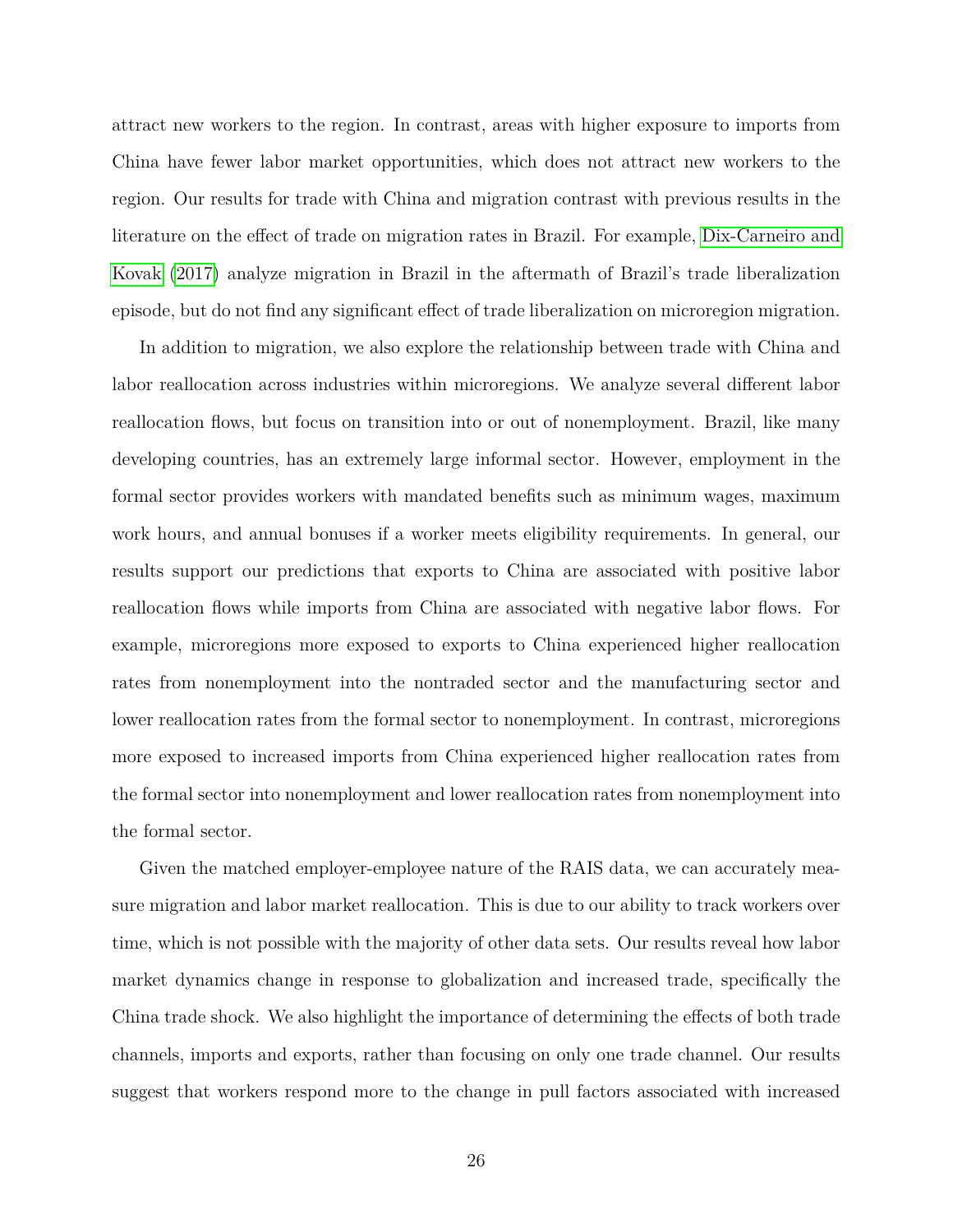exports than they do to the change in push factors due to increased imports.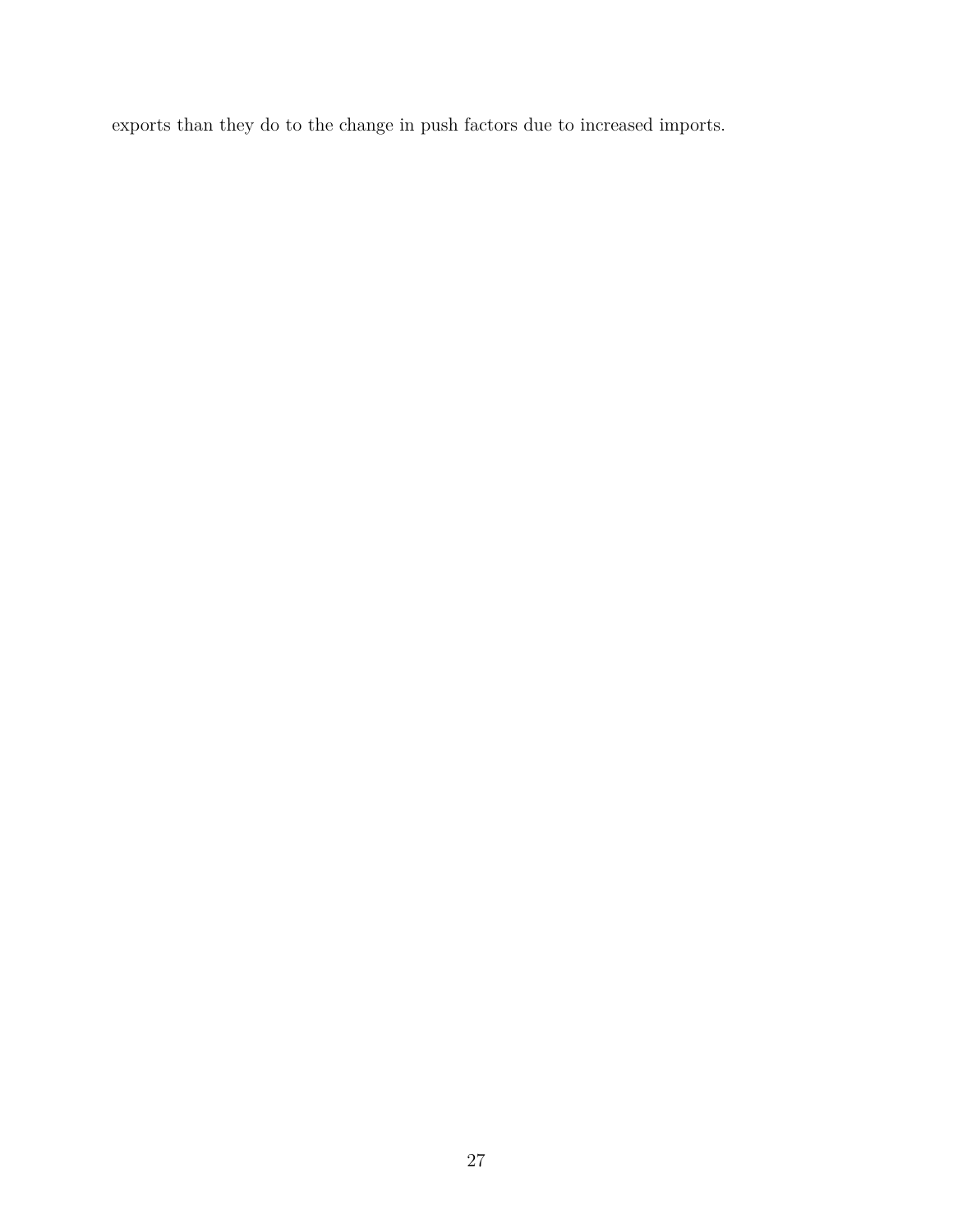## **Bibliography**

- <span id="page-27-0"></span>Autor, D., Dorn, D., & Hanson, G. (2013). The China Syndrome: Local Labor Market Effects of Import Competition in the United States. *American Economic Review*, *103* (6), 2121-2168.
- <span id="page-27-3"></span>Costa, F., Garred, J., & Pessoa, J. P. (2016). Winners and Losers from a Commodities-for-Manufactures Trade Boom. *Journal of International Economics*, *102* , 50–69.
- <span id="page-27-1"></span>Dix-Carneiro, R., & Kovak, B. K. (2017). *Margins of Labor Market Adjustment to Trade.* (NBER Working Paper No. 23595)
- <span id="page-27-4"></span>Dix-Carneiro, R., & Kovak, B. K. (in press). Regional Effects of Trade Reform: What is the Correct Measure of Liberalization? *American Economic Review*.
- <span id="page-27-8"></span>Doctor, M. (2012). Brazil's New Government and Trade: An Evaluation of Policy and Performance. *Critical Sociology*, *38* (6), 799–807.
- <span id="page-27-6"></span>Erten, B., & Leight, J. (2017). *Exporting out of Agriculture: The Impact of WTO Accession on Structural Transformation in China.* (Working Paper)
- <span id="page-27-11"></span>Gaddis, I., & Pieters, J. (2017). The Gendered Labor Market Impacts of Trade Liberalization Evidence from Brazil. *Journal of Human Resources*, *52* (2), 457-490.
- <span id="page-27-9"></span>Gallagher, K. P. (2010). *Taking the China Challenge: China and the Future of Latin American Economic Development.* (Latin American Trade Network Brief No. 58)
- <span id="page-27-5"></span>Iacovone, L., Rauch, F., & Winters, L. A. (2013). Trade as an Engine of Creative Destruction: Mexican Experience with Chinese Competition. *Journal of International Economics*, *89* (2), 379-392.
- <span id="page-27-10"></span>Kovak, B. K. (2013). Regional Effects of Trade Reform: What is the Correct Measure of Liberalization? *American Economic Review*, *103* (5), 1960-1976.
- <span id="page-27-7"></span>Menendez, F. (2014). *A Second Look at the China-Brazil Relationship.* (Center for a Secure Free Society)
- <span id="page-27-2"></span>Menezes-Filho, N. A., & Muendler, M.-A. (2011). *Labor Reallocation in Response to Trade Reform.* (NBER Working Paper No. 17372)